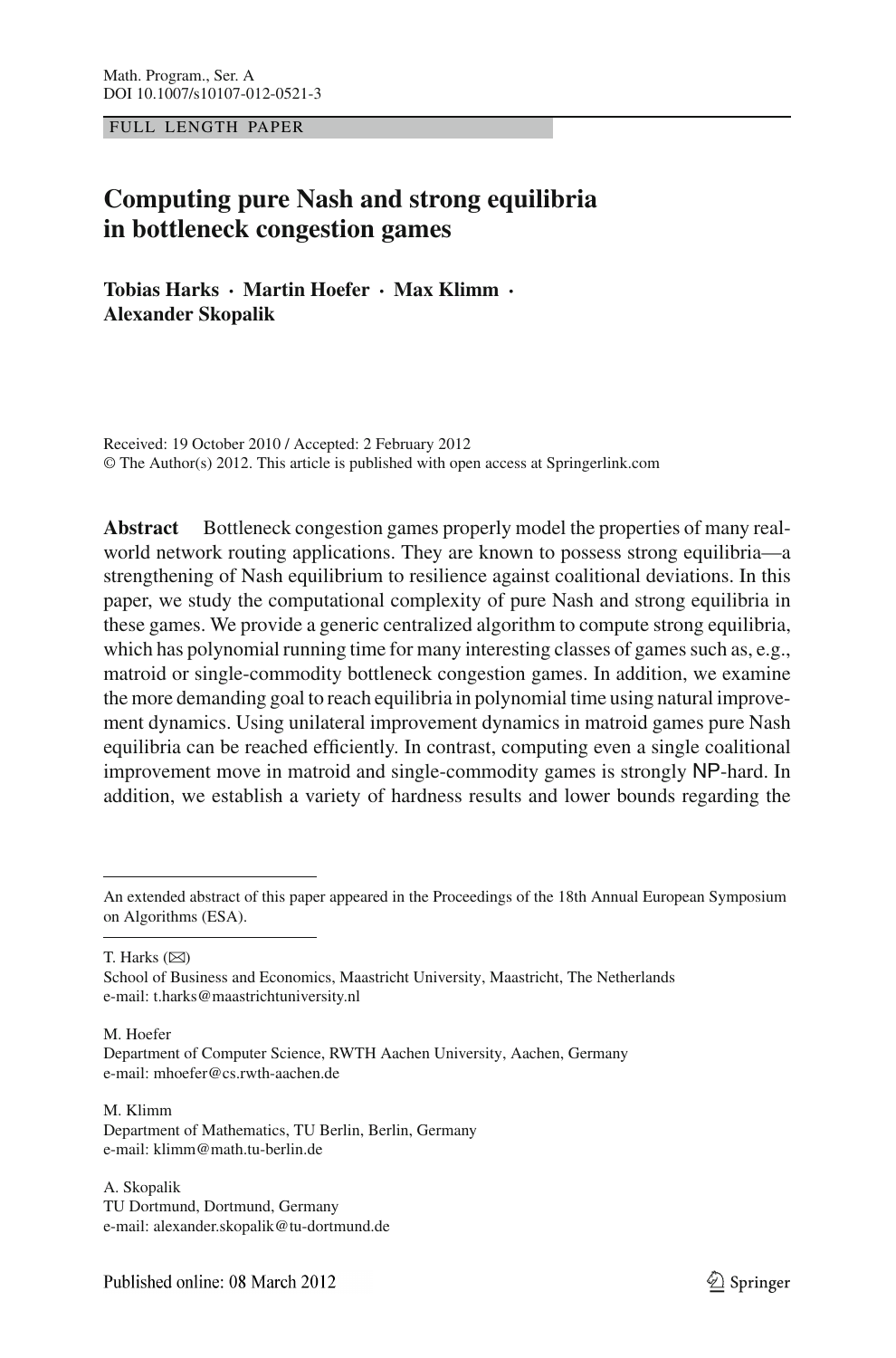duration of unilateral and coalitional improvement dynamics. They continue to hold even for convergence to approximate equilibria.

**Keywords** Bottleneck congestion games · Computation of strong equilibria · Improvement dynamics

**Mathematics Subject Classification** 91A10 Noncooperative games · 91A46 Combinatorial games · 91-08 Computational methods · 90B18 Communication networks

## **1 Introduction**

One of the central challenges in algorithmic game theory is to characterize the computational complexity of equilibria. Results in this direction yield important indicators if game-theoretic solution concepts are plausible outcomes of competitive environments in practice. Probably the most prominent stability concept in (non-cooperative) game theory is the Nash equilibrium—a state, from which no player wants to unilaterally deviate—and its complexity has been under increased scrutiny for quite some time. A drawback of Nash equilibrium is that in general it exists only in mixed strategies. There are, however, practically important classes of games that allow pure Nash equilibria (PNE), most prominently congestion games. In a congestion game [\[41](#page-22-0)], there is a set of resources, and the pure strategies of players are subsets of this set. Each resource has a delay function depending on the *load*, i.e., the number of players that select strategies containing the respective resource. The individual cost for a player in a ordinary congestion game is given by the *sum* over the delays of the resources in his strategy.

Congestion games are an elegant model to study the effects of resource usage and congestion with strategic agents. They have been used frequently to model competitive network routing scenarios [\[42\]](#page-22-1). For these games the complexity of exact and approximate PNE is now well-understood. A detailed characterization in terms of, e.g., the structure of strategy spaces  $[2,18]$  $[2,18]$  $[2,18]$  or the delay functions  $[8,11,45]$  $[8,11,45]$  $[8,11,45]$  $[8,11,45]$  has been derived. However, ordinary congestion games have shortcomings, especially as models for the prominent application of routing in computer networks. The throughput of a stream of packets is usually determined by the delay experienced due to available bandwidth or capacity of links. Here the throughput of a player is closely related to the perfor-mance of the most congested (bottleneck) link (see, e.g., [\[6](#page-20-1), 12, [31,](#page-21-4) [40\]](#page-22-3)). A model that captures this aspect more realistically are *bottleneck congestion games*, in which the individual cost of a player is the maximum (instead of sum) of the delays in his strategy. Despite being a more realistic model for network routing, they have not received similar attention in the literature. For classes of non-atomic (with infinitesimally small players) and atomic splittable games (finite number of players with arbitrarily splittable demand) existence of PNE and bounds on the price of anarchy were considered in  $[12,36]$  $[12,36]$ . For atomic games with unsplittable demand PNE do always exist  $[6]$  $[6]$ . In fact, Harks et al. [\[25\]](#page-21-5) establish the finite improvement property via a lexicographic potential function. Interestingly, they are able to extend these conditions to hold even if *coalitions* of players are allowed to change their strategy in a coordinated way. This implies that bottleneck congestion games do admit even (pure) *strong equilibria (SE)*,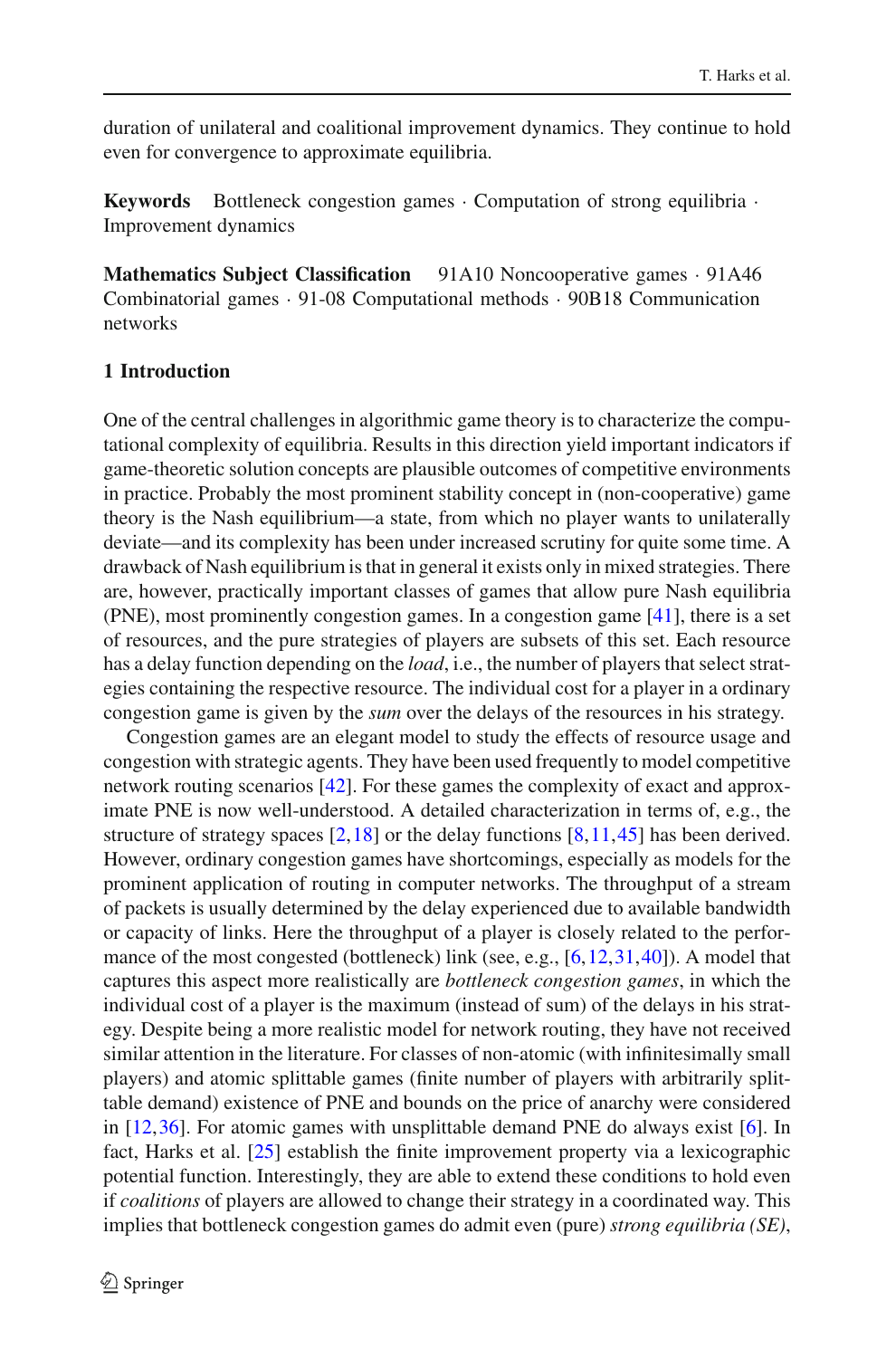a solution concept introduced by Aumann [\[5\]](#page-20-2). In an SE, no coalition (of any size) can deviate and strictly decrease the individual cost of each member. Every SE is a PNE, but the converse holds only in special cases (e.g., for singleton games [\[28](#page-21-6)]).

SE represent a very robust and appealing stability concept. In general games, however, they are quite rare, which makes the existence guarantee in bottleneck congestion games even more remarkable. For instance, even in dominant strategy games such as the Prisoner's Dilemma there might be no SE. Not surprisingly, for ordinary congestion games with linear aggregation the existence of SE is not guaranteed [\[28](#page-21-6),[32\]](#page-21-7) and, in fact, NP-hard to decide [\[27](#page-21-8)]. The existence of PNE and SE in bottleneck congestion games raises a variety of important questions regarding their computational complexity. In which cases can PNE and SE be computed efficiently? As the games have the finite improvement property, another important issue is the duration of natural (coalitional) improvement dynamics. More fundamentally, it is not obvious that even a single such coalitional improving move can be found efficiently. These are the main questions that we address in this paper.

#### 1.1 Our results

We examine the computational complexity of PNE and SE in bottleneck congestion games. In Sect. [2](#page-5-0) we focus on computing PNE and SE using (centralized) algorithms. Our first main result is a generic algorithm that computes an SE for any bottleneck congestion game. The algorithm iteratively decreases capacities on the resources and relies on a *strategy packing oracle*. The oracle decides if a given set of capacities allows to pack a collection of feasible strategies for all players and outputs a feasible packing if one exists. The running time of the algorithm is essentially determined by the running time of this oracle, i.e., the problem of computing SE can be reduced to solving the strategy packing problem. As a characterization we also prove the reverse direction: The class of set packing problems addressed by strategy packing oracles can be solved efficiently if we can efficiently compute SE in bottleneck congestion games. A slight drawback is that the games constructed in this reduction exhibit a slightly different combinatorial structure than the packing problem. For the case of two players we can circumvent this problem and show polynomial equivalence between packing and SE computation even when we fix the underlying combinatorial structure.

In terms of complexity, we prove a number of upper and lower bounds for specific classes of games. For upper bounds we focus on three classes of games: single-commodity networks, branchings, and matroids (see Sect. [2.2](#page-8-0) for the definition of single-commodity networks and branchings and Sect. [1.3](#page-4-0) for the definition of matroids). Single-commodity network games represent a natural and frequently studied class of network routing. Branchings model a natural scenario when players strive to implement a broadcast from a set of source nodes to all other nodes in the network. Finally, matroid games have been studied prominently in ordinary congestion games [\[2\]](#page-20-0) and represent a straightforward extension of the popular singleton case. In all these cases, there are strategy packing oracles that can be implemented in polynomial time. Thus, our generic algorithm yields an *efficient algorithm* to compute SE for all these classes of games. For general games, however, we show that the problem of computing an SE is NP-hard, even in two-commodity networks.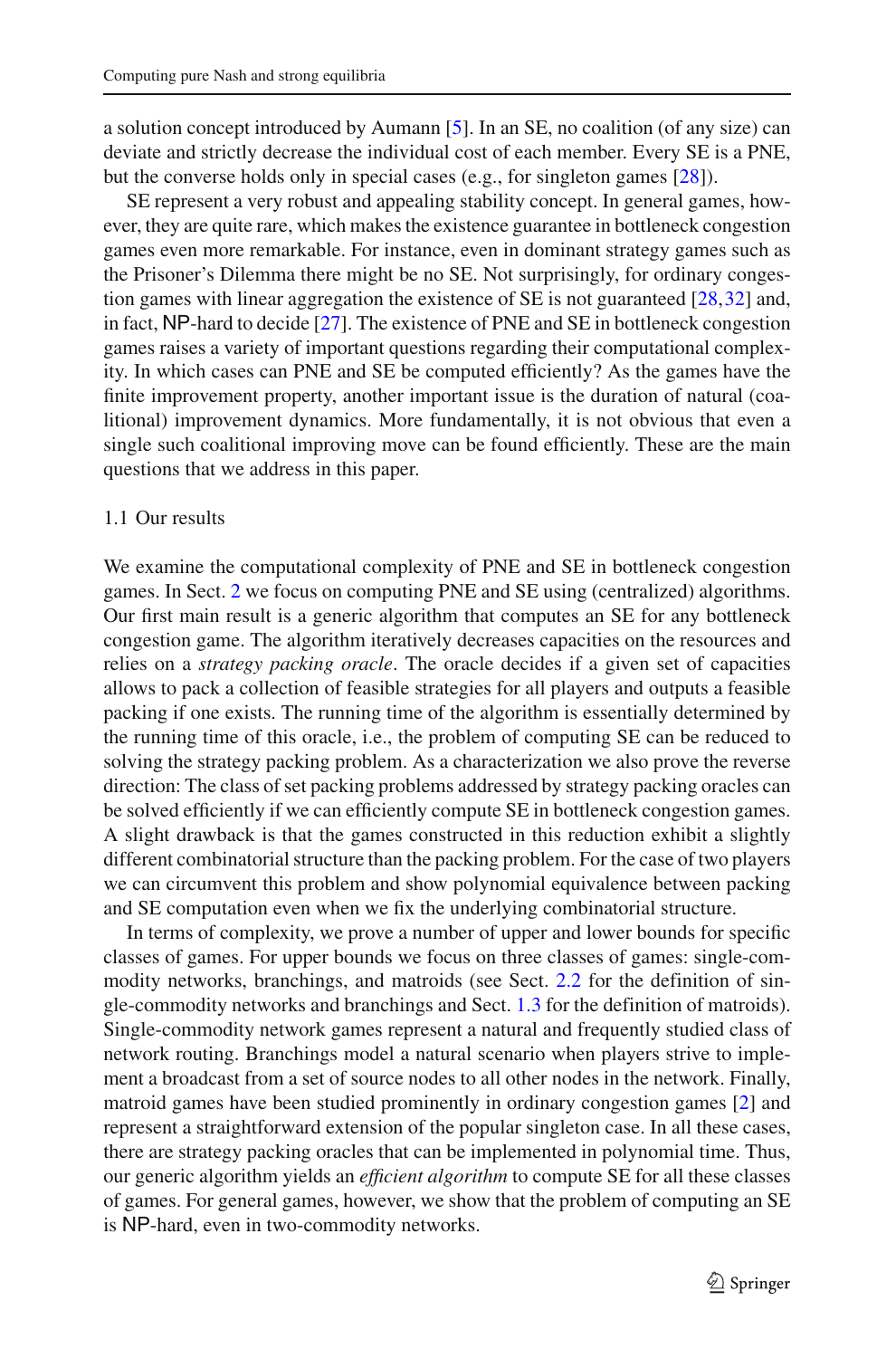In Sect. [3](#page-10-0) we study the duration and complexity of sequential improvement dynamics that converge to PNE and SE. Note that quick convergence (i.e., in a polynomial number of rounds) implies efficient computation. Therefore, we focus particularly on the classes of games, for which we found positive results in terms of computation. In particular, we first observe that for every matroid bottleneck congestion game a variant of best response dynamics presented in [\[2\]](#page-20-0) called "lazy best response" converges in polynomial time to a PNE. In contrast to this positive result for unilateral dynamics, we show that it is NP-hard to decide if a coalitional improving move exists, even for matroid and single-commodity network games, and even if the deviating coalition is fixed a priori. This highlights an interesting contrast for these two classes of games: While there are polynomial-time algorithms to compute an SE, it is impossible to decide efficiently if a given state is an SE—the decision problem is co-NP-hard.

For more general games, we observe in Sect. [3.2](#page-15-0) that constructions of [\[45\]](#page-22-2) regarding the hardness of computing PNE in ordinary games can be adjusted to yield similar results for bottleneck games. In particular, in (a) symmetric games with arbitrary delay functions and (b) asymmetric games with bounded-jump delay functions computing a PNE is PLS-complete. In addition, we show that in both cases there exist games and starting states, from which every sequence of improvement moves to a PNE is exponentially long. We extend this result to the case when moves of coalitions of size  $O(n^{1-\epsilon})$  are allowed, for any constant  $\epsilon > 0$ . In addition, we observe that all of these hardness results generalize to the computation of  $\alpha$ -approximate PNE and SE (see Sect. [1.3](#page-4-0) for the definition), for any polynomially bounded factor  $\alpha$ .

We conclude the paper in Sect. [4](#page-17-0) by outlining some interesting open problems regarding the convergence to approximate equilibria.

#### 1.2 Related work

Congestion games (in the ordinary sense) were introduced by Rosenthal [\[41\]](#page-22-0) and further characterized by Monderer and Shapley [\[38](#page-22-5)]. Holzman and Law-Yone [\[28](#page-21-6)] studied the existence of SE in congestion games with monotone increasing delay functions. They showed that SE need not exist in such games and gave a structural characterization of the strategy space for symmetric (and quasi-symmetric) congestion games that admit SE. They also introduced the concept of a *strong potential function*: a function on the set of states that decreases for every profitable deviation of a coalition. More recently, Hoefer and Skopalik [\[27\]](#page-21-8) showed that deciding existence of SE in congestion games is NP-hard, even for two players, and even in games which are both matroid and single-commodity network games. Rozenfeld and Tennenholtz [\[43\]](#page-22-6) explored the existence of (correlated) SE in congestion games with non-increasing delay functions. Exact and approximate SE have also been considered in other games, e.g., in cost sharing congestion games [\[3](#page-20-3),[17,](#page-21-9)[34\]](#page-22-7).

A generalization of congestion games has been proposed by Milchtaich [\[37](#page-22-8)], where he allows for player-specific delay functions on the resources (see also [\[1](#page-20-4)[,24](#page-21-10),[27,](#page-21-8)[35\]](#page-22-9) for subsequent work on (weighted) congestion games with player-specific delay functions). For games with singleton strategies and monotonic delay functions, Milchtaich proves existence of PNE. As shown by Voorneveld et al. [\[47](#page-22-10)], the singleton games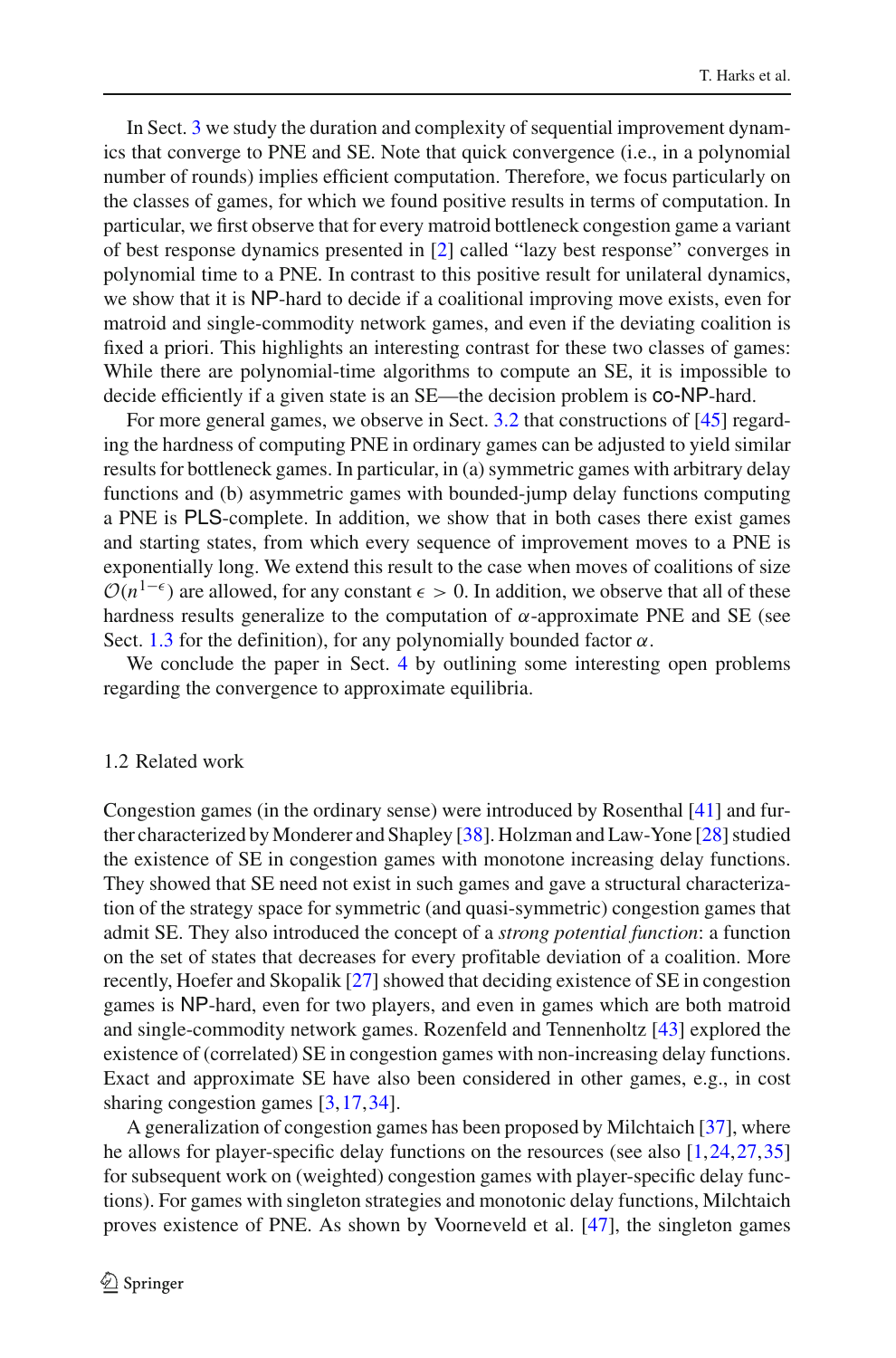considered by Milchtaich are equivalent to the games considered by Konishi et al. [\[32](#page-21-7)]. This is worth noting as they established existence of SE in such games. Closely related, Andelman et al. [\[4](#page-20-5)] considered scheduling games on unrelated machines and proved that the load-lexicographically minimal schedule is an SE. Efficiency of strong equilibria in scheduling games has been studied by Fiat et al. [\[21](#page-21-11)], and notions of approximate strong equilibria were analyzed by Feldman and Tamir [\[19\]](#page-21-12).

Bottleneck congestion games with network structure have been considered by Banner and Orda [\[6](#page-20-1)]. They proved existence of PNE in the unsplittable and splittable flow settings. Harks et al. [\[25\]](#page-21-5) considered a generalization of bottleneck congestion games and proved that these games possess the strong finite improvement property. Epstein et al. [\[16](#page-21-13)] characterized network topologies for both ordinary and bottleneck network congestion games such that in the resulting games all PNE are socially optimal. The price of anarchy for PNE in bottleneck congestion games was studied in [\[9](#page-21-14)[,14](#page-21-15)[,30](#page-21-16)].

Bottleneck routing with *non-atomic* players and elastic demands has been studied by Cole et al. [\[12](#page-21-3)], who derived bounds on the price of anarchy. For subsequent work on the price of anarchy in bottleneck routing games with atomic and non-atomic players, we refer to the paper by Mazalov et al. [\[36](#page-22-4)].

## <span id="page-4-0"></span>1.3 Preliminaries

*Bottleneck congestion games* are strategic games  $G = (N, S, (c_i)_{i \in N})$ , where  $N =$  $\{1,\ldots,n\}$  is the non-empty and finite set of players,  $S = X_{i \in N} S_i$  is the non-empty set of *states* or *strategy profiles*, and  $c_i : S \to \mathbb{N}$  is the *individual cost* function that specifies the cost value of player *i* for each state  $S \in S$ . A game is called finite if S is finite. For the sake of a clean mathematical definition, we define strategies and costs using the general notion of a congestion model. A tuple  $\mathcal{M} = (N, R, \mathcal{S}, (d_r)_{r \in R})$ is called a *congestion model* if  $N = \{1, \ldots, n\}$  is a non-empty, finite set of players,  $R = \{1, \ldots, m\}$  is a non-empty, finite set of *resources*, and  $S = \mathsf{X}_{i \in N} S_i$  is the set of states or profiles. For each player  $i \in N$ , the set  $S_i$  is a non-empty, finite set of *pure strategies*  $S_i \subseteq R$ . Given a state *S*, we define  $\ell_r(S) = |\{i \in N : r \in S_i\}|$ as the number of players using *r* in *S*. Every resource  $r \in R$  has a *delay function*  $d_r$  :  $S \to \mathbb{N}$  defined as  $d_r(S) = d_r(\ell_r(S))$ . In this paper, all delay functions are non-negative and non-decreasing. Delay function *dr* satisfies the β*-bounded-jump condition* if  $d_r(x + 1) \leq \beta \cdot d_r(x)$  for any  $x \geq 1$ . A congestion model M is called *matroid congestion model* if for every  $i \in N$  there is a matroid  $M_i = (R, \mathcal{I}_i)$  such that  $S_i$  equals the set of bases of  $M_i$ . We denote by  $rk(\mathcal{M}) = \max_{i \in N} rk(M_i)$  the rank of the matroid congestion model. (Bottleneck) congestion games corresponding to matroid congestion models will be called *matroid (bottleneck) congestion games*. Matroids exhibit numerous nice properties, some of which are summarized in the Appendix [A.1.](#page-17-1) For a comprehensive overview see standard textbooks [\[33,](#page-21-17) Chapter 13] and [\[44,](#page-22-11) Chapters 39–42].

Let *M* be a congestion model. The corresponding *bottleneck congestion game* is the strategic game  $G(\mathcal{M}) = (N, \mathcal{S}, (c_i)_{i \in \mathcal{N}})$  in which  $c_i$  is given by  $c_i(S) =$  $\max_{r \in S_i} d_r(\ell_r(S))$ . We drop *M* whenever it is clear from context. We define the corresponding *ordinary congestion game* in the same way, the only difference is that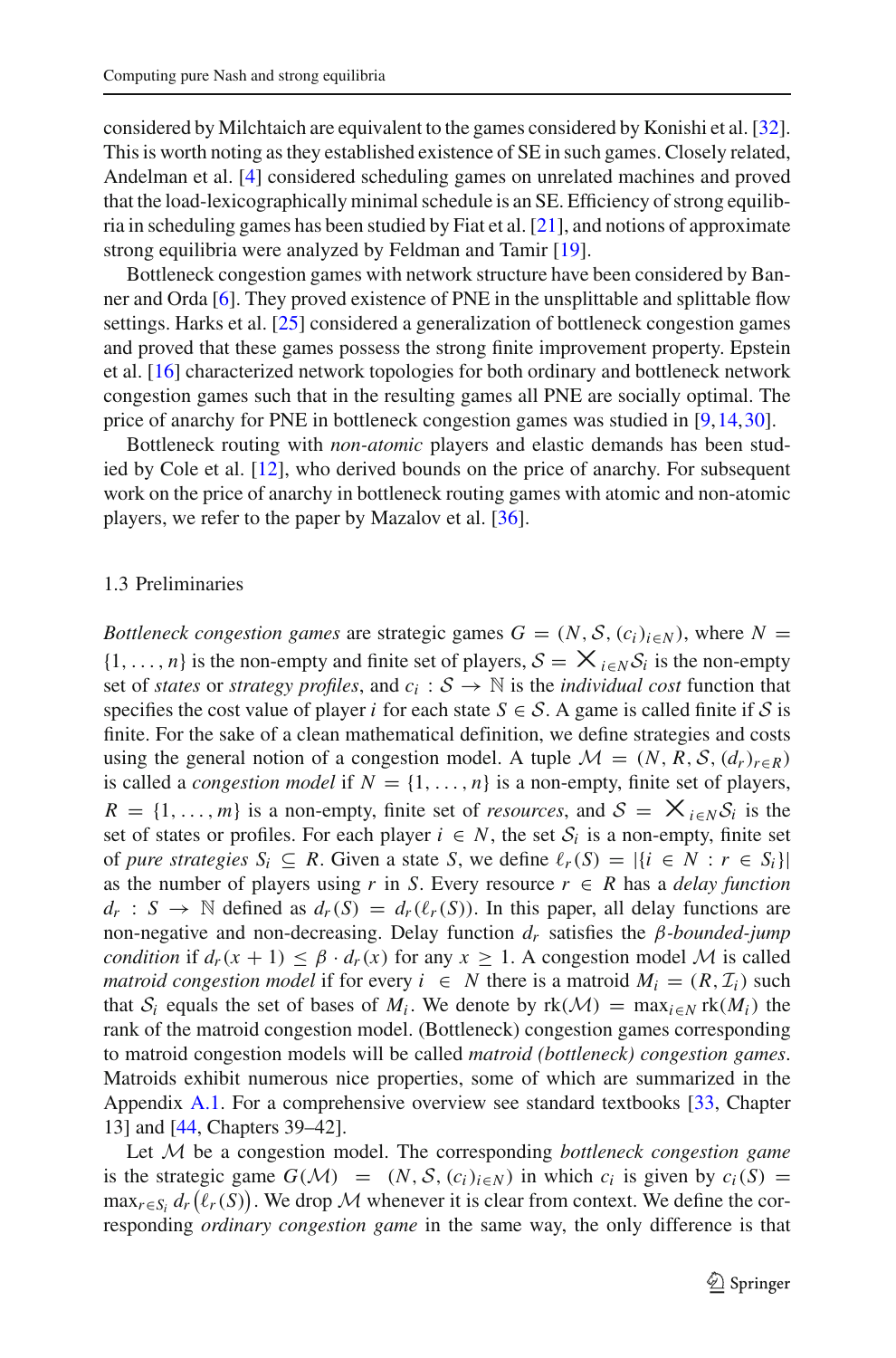$c_i(S) = \sum_{r \in S_i} d_r(\ell_r(S))$ . For a coalition  $C \subseteq N$  we denote by  $-C$  its complement and by  $S_C = \mathsf{X}_i \in C \mathcal{S}_i$  the set of states of players in *C*. A pair  $(S, (S'_C, S_{-C})) \in S \times S$ is called an  $\alpha$ *-improving move* of coalition *C* if  $c_i(S) > \alpha c_i(S'_C, S_{-C})$  for all  $i \in C$ and  $\alpha \geq 1$ . For  $\alpha = 1$  we call  $(S, (S_C', S_{-C}))$  an *improving move* (or *profitable deviation*). A state *S* is a *k*-strong equilibrium (*k*-SE), if there is no improving move  $(S, \cdot)$ for a coalition of size at most *k*. We say *S* is a strong equilibrium (SE) if and only if it is an *n*-SE. Similarly, *S* is a pure Nash equilibrium (PNE) if and only if it is a 1-SE. We call a state *S* an  $\alpha$ -approximate SE (PNE) if no coalition (single player) has an  $\alpha$ -improving move  $(S, \cdot)$ . We denote by  $I(S)$  the set of all possible improving moves  $(S, S')$  to other states  $S' \in S$ . We call a sequence of states  $(S^0, S^1, \ldots)$  an *improvement path* if every tuple  $(S^k, S^{k+1}) \in I(S^k)$  for all  $k = 0, 1, 2, \ldots$  Intuitively, an improvement path is a path in a so-called *state graph*  $\mathcal{G}(G)$  derived from  $G$ , where every state  $S \in \mathcal{S}$  corresponds to a node in  $\mathcal{G}(G)$  and there is a directed edge  $(S, S')$ if and only if  $(S, S') \in I(S)$ .

## <span id="page-5-0"></span>**2 Computing strong equilibria**

In this section, we investigate the complexity of computing an SE in bottleneck congestion games. We first present a generic algorithm that computes an SE for an arbitrary bottleneck congestion game. It uses an oracle that solves a strategy packing problem (see Definition [1\)](#page-5-1), which we term *strategy packing oracle*. For games in which the strategy packing oracle can be implemented in polynomial time, we obtain an efficient algorithm computing an SE. We then examine games for which this is the case. In general, however, we prove that computing an SE is NP-hard, even for two-commodity bottleneck congestion games.

## 2.1 The dual greedy

The general approach of our algorithm is to introduce upper bounds  $u_r$  (capacities) on each resource *r*. The idea is to iteratively reduce upper bounds of costly resources as long as the residual capacities admit a feasible strategy packing, see Definition [1](#page-5-1) below. Our algorithm can be interpreted as a dual greedy, or *worst out algorithm* as studied, e.g., in the field of network optimization, see Schrijver [\[44\]](#page-22-11).

## <span id="page-5-1"></span>**Definition 1** (*Strategy packing oracle*)

INPUT: Finite set of resources *R* with upper bounds  $(u_r)_{r \in R}$ , and *n* collections  $S_1, \ldots, S_n \subseteq 2^R$  given implicitly by a certain combinatorial property. OUTPUT: Sets  $S_1 \in S_1, \ldots, S_n \in S_n$  such that  $|i \in \{1, \ldots, n\} : r \in S_i| \leq u_r$  for all  $r \in R$ , or the information, that no such sets exist.

More specifically, when the algorithm starts, no strategy has been assigned to any player and each resource can be used by *n* players, thus,  $u_r = n$ . If *r* is used by *n* players, its delay equals  $d_r(n)$ . The algorithm now iteratively reduces the maximum resource delay by picking a resource  $r'$  with maximum delay  $d_r(u_r)$  and  $u_r > 0$ . The number of players allowed on  $r'$  is reduced by one and the strategy packing oracle checks, if there is a feasible strategy profile obeying the capacity constraints. If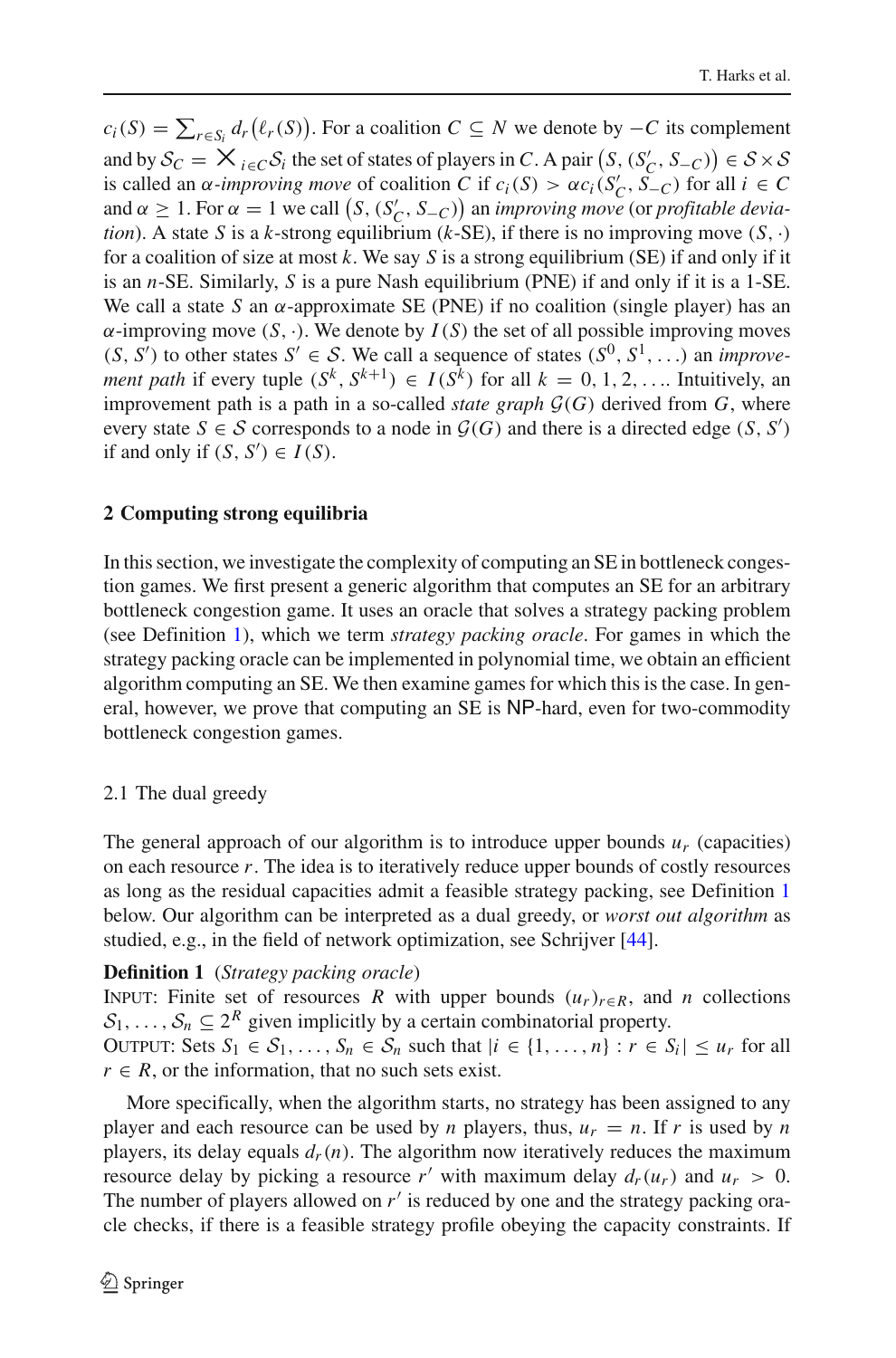**Algorithm 1**: Dual greedy, the strategy packing oracle is denoted by O.

<span id="page-6-3"></span><span id="page-6-2"></span><span id="page-6-1"></span><span id="page-6-0"></span>**Input**: Bottleneck congestion game *G*(*M*) to the model  $M = (N, R, S, (d_r)_{r \in R})$ **Output**: SE of *G* **1** set  $N' = N$ ,  $u_r = n$ ,  $l_r = 0$  for all  $r \in R$ , and  $S' = \mathfrak{O}(R, \mathcal{S}_{N'}, u_r)$ ; **2 while**  $\{r \in R : u_r > 0\} \neq \emptyset$  **do 3**  $\left\{\n \begin{array}{l}\n \text{choose } r' \in \arg \max_{r \in R: u_r > 0} \{d_r(u_r + l_r)\}; \\
4 \quad u_{r'} := u_{r'} - 1.\n \end{array}\n\right.$ **4**  $u_{r'} := u_{r'} - 1$ ;<br>**5** if  $\mathfrak{O}(R, S_{N'}, u)$ **5 if**  $\mathcal{O}(R, S_{N'}, u_r) = \emptyset$  then<br>**6 i**  $u_{n'} := u_{n'} + 1$ : 6<br> *u<sub>r'</sub>* :=  $u_{r'} + 1$ ;<br> **foreach**  $j \in N'$ **for**  $f \in N'$  *with*  $r' \in S'_j$  **do 8**  $S_j := S'_j;$ **9**  $\left| \begin{array}{c} \bullet \\ \bullet \end{array} \right|$  **set**  $l_r := l_r + 1, u_r := u_r - 1$  for all  $r \in S'_j$ ;  $\begin{array}{|c|c|c|c|c|}\n\hline\n10 & & N' := N' \setminus \{j\};\n\hline\n\end{array}$ **11 end 12 end** 13  $S' = \mathfrak{O}(R, S_{N'}, u_r);$ **14 end 15 return** *S* ;

the strategy packing oracle outputs such a feasible state *S*, the algorithm reiterates by choosing a (possibly different) resource that has currently maximum delay. If the strategy packing oracle returns  $\emptyset$  after the capacity of some  $r' \in R$  was reduced to  $u_{r'}$  − 1, we fix the strategies of those  $u_{r'}$  many players that used  $r'$  in the state the strategy packing oracle computed in the previous iteration and decrease the bounds *ur* of all resources used in the strategies accordingly. This ensures that *r* is *frozen*, i.e., there is no residual capacity on  $r'$  for allocating this resource in future iterations of the algorithm. The algorithm terminates after at most  $n \cdot m$  calls of the oracle. For a formal description of the algorithm see Algorithm [1.](#page-6-0)

### **Theorem 1** *Dual greedy computes an SE.*

*Proof* Let *S* denote the output of the algorithm. In addition, we denote by  $N_k$ ,  $k =$  $1, \ldots, K$ , the sets of players whose strategies are determined after the strategy packing oracle (denoted by  $\Phi$ ) returned Ø for the *k*th time. Clearly,  $c_i(S) \leq c_j(S)$  for all *i* ∈  $N_k$ ,  $j \text{ ∈ } N_l$ , with  $k \geq l$ . We will show by complete induction over *k* that the players in  $N_1 \cup \cdots \cup N_k$  will not participate in any improving move of any coalition.

We start with the case  $k = 1$ . Let  $(u_r)_{r \in R}$  be the vector of capacities in the algorithm after the strategy packing oracle returned  $\emptyset$  in line [5](#page-6-1) for the first time and  $u_{r'}$  is updated in line [6.](#page-6-2)

Suppose there is a coalition  $C \subseteq N$  with  $C \cap N_1 \neq \emptyset$  that deviates profitably from *S* to *T* = (*S*<sup>*C*</sup>, *S*−*C*). We distinguish two cases.

**Case 1**:  $\ell_r(T) \leq u_r$  for all  $r \in R$ . Let  $\tilde{u}_r = u_r - 1$ , if  $r = r'$  and  $\tilde{u}_r = u_r$ , else. Since  $\mathfrak{O}(R, \mathcal{S}, \tilde{u}) = \emptyset$ , at least  $|N_1|$  players use r' in T. Using  $d_{r'}(T) \geq d_r(S)$  for all  $r \in R$ , we obtain a contradiction to the fact that every member of *C* must strictly improve.

**Case 2**: There is  $\tilde{r} \in R$  such that  $\ell_{\tilde{r}}(T) > u_{\tilde{r}}$ . Using that dual greedy iteratively reduces the capacity of those resources with maximum delay (line [3\)](#page-6-3), we derive that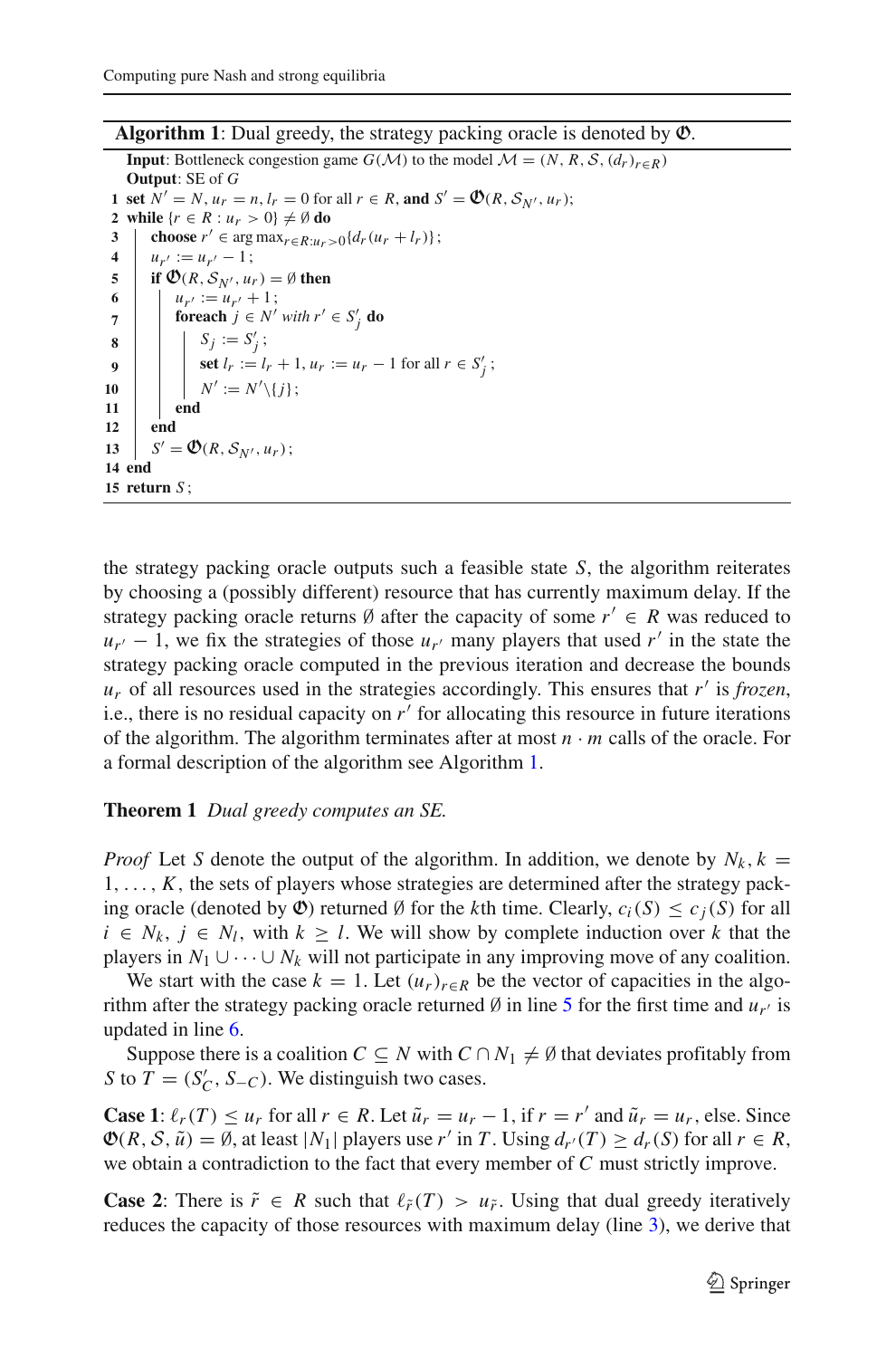$d_{\tilde{r}}(T) \geq d_r(S)$  for all  $r \in R$ . Using  $\ell_{\tilde{r}}(T) > u_{\tilde{r}}$  and  $\ell_r(S) \leq u_r$  for all  $r \in R$ , there is at least one player  $i \in C$  with  $\tilde{r} \in S_i'$ , hence, this player does not strictly improve.

For the induction step  $k \to k+1$ , suppose the players in  $N_1 \cup \cdots \cup N_k$  stick to their strategies and consider the players in  $N_{k+1}$ . As the strategies of the players in *N*<sub>1</sub> ∪  $\cdots$  ∪ *N<sub>k</sub>* are fixed, the same arguments as above imply that no subset of *N<sub>k+1</sub>* will participate in a profitable deviation from *S*. 

It is worth noting that the dual greedy algorithm applies to arbitrary strategy spaces. If the strategy packing problem can be solved in polynomial time, this algorithm computes an SE in polynomial time. This follows easily because the algorithm calls the packing oracle at most  $n \cdot m$  times.

**Corollary 1** *For bottleneck congestion games in which the strategy packing problem is polynomial-time solvable, dual greedy computes an SE in polynomial time.*

While the problem of computing an SE is polynomial-time reducible to the strategy packing problem, for general bottleneck congestion games the converse is also true.

**Theorem 2** *The strategy packing problem is polynomial-time reducible to the problem of computing an SE in a bottleneck congestion game.*

*Proof* Given an instance of the strategy packing problem Π we construct a bottleneck congestion game  $G_{\Pi}$ . Let  $\Pi$  be given as set of resources  $R$  with upper bounds  $(u_r)_{r \in R}$ , and *n* collections  $S_1, \ldots, S_n \subseteq 2^R$ . The game  $G_{\Pi}$  consists of the resources  $R \cup \{r_1, \ldots, r_n\}$  and the players  $1, \ldots, n + 1$ . The set of strategies of player  $i \in$  $\{1,\ldots,n\}$  is  $\{S_i \cup \{r_i\} \mid S_i \in S_i\}$ . Player  $n+1$  has the strategies R and  $\{r_1,\ldots,r_n\}$ . For each resource  $r \in R$  the delay is 0 if used by at most  $u_r + 1$  players and 2 otherwise. For each resource  $r \in \{r_1, \ldots, r_n\}$  the delay is 0 if used by at most one player and 1 otherwise.

If a strategy profile of players  $1, \ldots, n$  violates an upper bound  $u_r$  on a resource  $r \in R$ , player  $n+1$  has delay of 2 if he plays strategy R. If he plays  $\{r_1, \ldots, r_n\}$ , he and all other players have delay of 1. Hence, if there is a feasible strategy packing, every SE of the game yields delay 0 for every player. Otherwise, every SE yields delay 1 for every player. Therefore, the state of the players  $1, \ldots, n$  in an SE of  $G_{\Pi}$  corresponds to a solution for the strategy packing problem  $\Pi$ , if such a solution exists. On the other hand, if there is no solution for  $\Pi$ , every player in every SE in  $G_{\Pi}$  has delay of 1.

 $\Box$ 

Note that while the previous theorem establishes a reduction in general, the game  $G_{\Pi}$  constructed from the instance  $\Pi$  of the packing problem has a different combinatorial structure than  $\Pi$ . More concretely,  $G_{\Pi}$  is based on a larger set of resources and different strategy sets than the ones used in  $\Pi$ . The next theorem shows that for games with two players, we can obtain a stronger equivalence result without changing the underlying combinatorial structure. It remains an open problem to extend this stronger result to games with an arbitrary number of players and more general packing problems.

**Theorem 3** *Let R be a finite set and*  $S_1, S_2 \subseteq 2^R$  *two collections of subsets of R. Then the following two problems are polynomially equivalent:*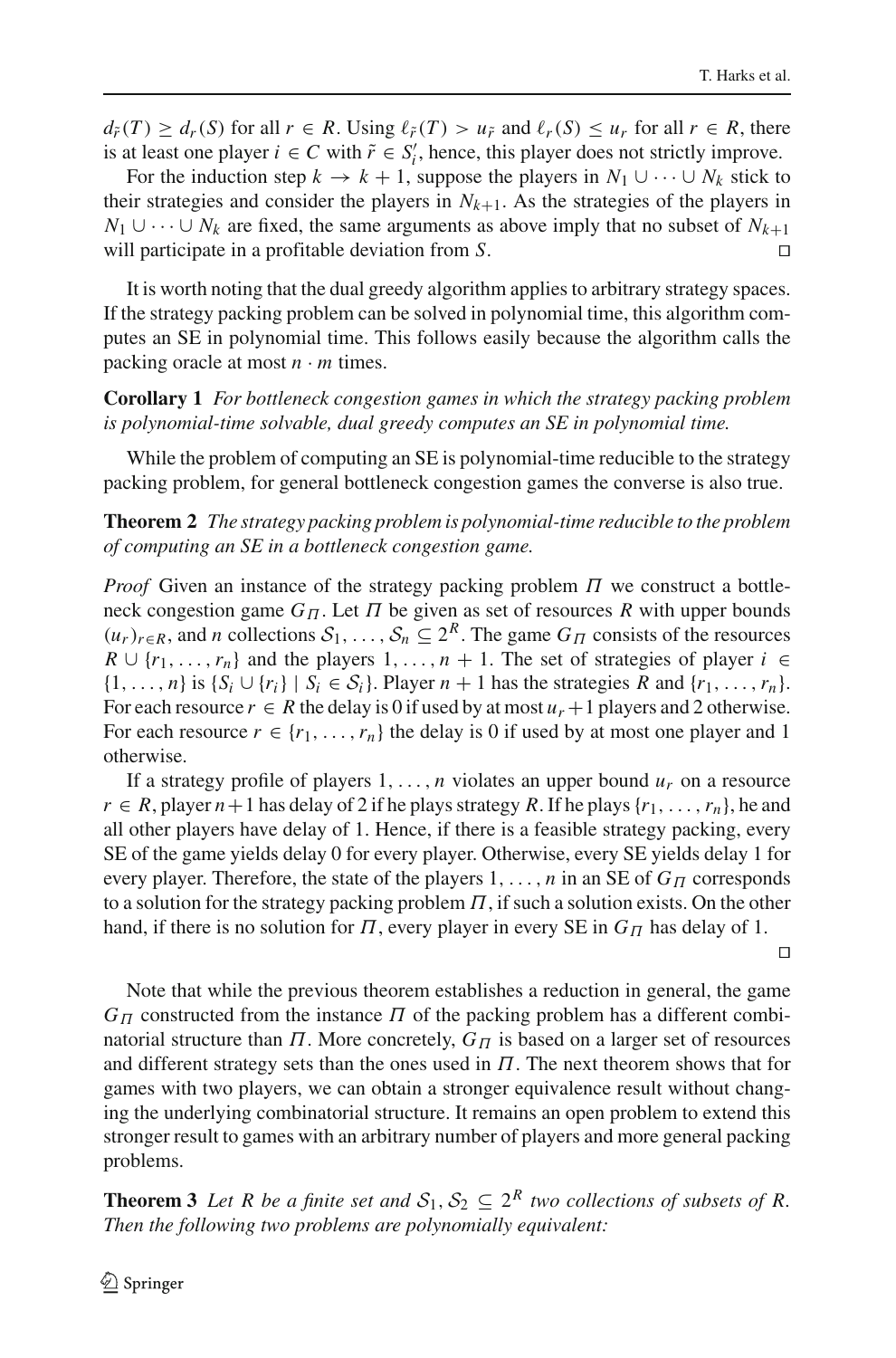- 1. *Compute an SE of G(M) for the congestion model*  $M = (\{1, 2\}, R, S, (d_r)_{r \in R})$ *where*  $(d_r)_{r \in R}$  *is an arbitrary set of non-decreasing delay functions.*
- 2. *Compute*  $S_1 \in S_1$ ,  $S_2 \in S_2$  *such that*  $|i \in \{1, 2\} : r \in S_i\}| \leq u_r$  *or decide that no such strategies exist where*  $u_r \in \{1, 2\}$  *for all*  $r \in R$  *is arbitrary.*

*Proof* "2.  $\rightarrow$  1.": As the dual greedy algorithm computes an SE using polynomial many calls of the strategy packing oracle the first problem is polynomially reducible to the second one.

" $1. \rightarrow 2$ .": Suppose we are given an instance  $(R, S, (u_r)_{r \in R})$  of the second problem. We regard the congestion model  $\mathcal{M} = (\{1, 2\}, R, S, (d_r)_{r \in R})$  where  $d_r$  is defined as

$$
d_r(\ell) = \begin{cases} 0, & \text{if } \ell \le u_r \\ 1, & \text{otherwise.} \end{cases}
$$

Now, let *G* be a corresponding bottleneck congestion game and let *S*<sup>∗</sup> be an SE of *G*. We claim that  $c_1(S^*) = c_2(S^*) = 0$  and  $S^*$  is a solution of the strategy packing problem if such a solution exists, and  $c_1(S^*) = c_2(S^*) = 1$ , otherwise. At first, note that *u<sub>r</sub>* ∈ {1, 2}, and therefore a player gets a delay of 1 if and only if there is  $r \text{ } \in S_1^* \cap S_2^*$ with  $u_r = 1$ . In this case, however, both players have a delay of 1, so we have either  $c_1(S^*) = c_2(S^*) = 1$  or  $c_1(S^*) = c_2(S^*) = 0$ . Suppose that  $c_1(S^*) = c_2(S^*) = 1$ and assume for a contradiction that there is solution  $S' = (S'_1, S'_2)$  to the strategy packing problem. Then, by the definition of  $d_r$  we get that  $c_1(S^i) = c_2(S') = 0$  and, thus, the deviation from  $S^*$  to  $S'$  is profitable both for player 1 and 2. This is a contradiction to the fact that  $S^*$  is an SE. Hence, no such state  $S'$  exists.

For the other direction, it is easy to check that  $c_1(S^*) = c_2(S^*) = 0$  only if the strategies  $S_1^*$  and  $S_2^*$  obey the upper bounds on each resource.

#### <span id="page-8-0"></span>2.2 Complexity of strategy packing

In the previous section we have characterized the computation of SE in terms of a set packing problem. In this section, we examine the computational complexity of strategy packing and SE computation. In particular, we consider three classes of games, in which strategy packing can be done efficiently. For the general case, we show that computation becomes NP-hard. A more detailed characterization as to which structural properties are crucial for efficient strategy packing or hardness is an interesting avenue for future work.

Our first result is for matroid games, which represent a natural extension of singleton games. In a singleton game we have  $|S_i| = 1$  for every strategy  $S_i \in S_i$  of every player *i*. In such games, SE are exactly the PNE and computation of SE can trivially be done in polynomial time. Also, strategy packing reduces to perfect matching in a bipartite graph.<sup>1</sup> For matroid games, we have to resort to more advanced algorithmic techniques.

<span id="page-8-1"></span><sup>&</sup>lt;sup>1</sup> We construct the graph as follows. The first partition contains a node for each player, the second partition contains  $u_r$  nodes for each  $r \in R$ . The node of player *i* is connected to all nodes of each  $r \in S_i$ .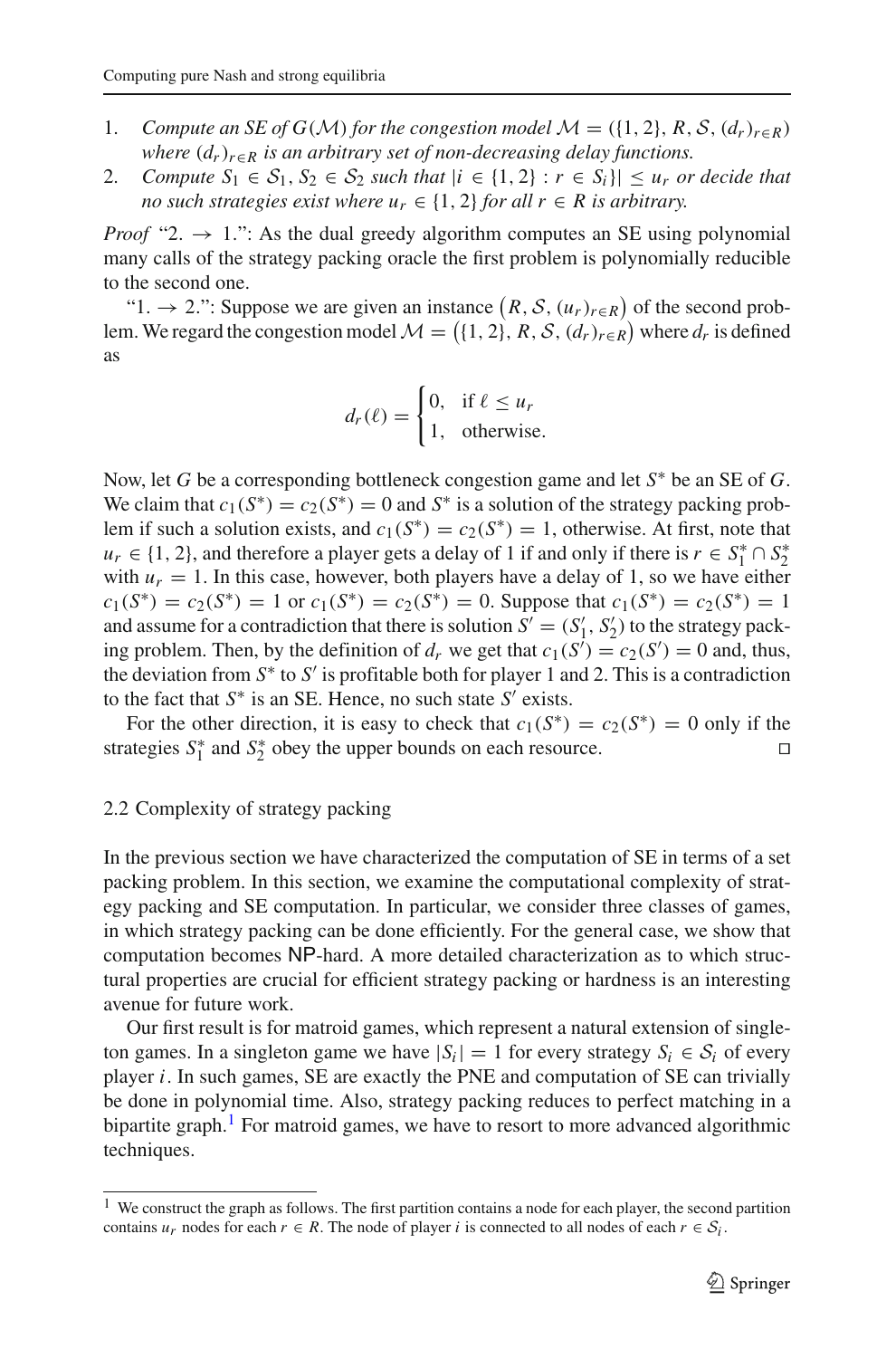**Theorem 4** *The strategy packing problem can be solved in polynomial time for matroid bottleneck congestion games where the strategy set of player i equals the set of bases of a matroid*  $M_i = (R, \mathcal{I}_i)$  given by a polynomial independence oracle.

*Proof* For each matroid  $M_i = (R, \mathcal{I}_i)$ , we construct a matroid  $M'_i = (R', \mathcal{I}'_i)$  as follows. For each resource  $r \in R$ , we introduce  $u_r$  resources  $r^1, \ldots, r^{u_r}$  to  $R'$ . We say that *r* is the *representative* of  $r^1, \ldots, r^{u_r}$ . Then, a set  $I' \subset R'$  is independent in  $M_i'$  if the set *I* that arises from *I'* by replacing resources by their representatives is independent in  $M_i$ . This construction gives rise to a polynomial independence oracle for  $M_i'$ .

Now, we regard the matroid union  $M' = M'_1 \vee \cdots \vee M'_n$ , see Definition [2](#page-18-0) in the Appendix [A.1,](#page-17-1) which again is a matroid. Using the algorithm proposed by Cunning-ham [\[13\]](#page-21-18) we can compute a maximum-size set  $\mathcal{B}$  in  $I'_1 \vee \cdots \vee I'_n$  in time polynomial in  $n, m, rk(\mathcal{M})$ , and the maximum complexity of the  $n$  independence oracles.

Clearly, if  $|\mathcal{B}| < \sum_{i \in \mathbb{N}}$  rk $(M_i)$ , there is no feasible packing of the bases of  $M_1, \ldots, M_n$ . If, in contrast,  $|\mathcal{B}| = \sum_{i \in \mathbb{N}} \text{rk}(M_i)$ , we obtain the corresponding strategies  $(S_1, \ldots, S_n)$  using the algorithm.

Let us now consider strategy spaces defined as *a*-*arborescences*, which are in general not matroids. Let  $\mathcal{D} = (V, R)$  be a directed graph with  $|R| = m$ . For a distinguished node in  $a \in V$ , we define an *a-arborescence* as a directed spanning tree, where *a* has in-degree zero and every other vertex has in-degree one. In this case, we can regard  $a \in V$  as a common source, and each player strives to make a broadcast with source *a* by allocating a tree.

**Theorem 5** *The strategy packing problem can be solved in time*  $O(m^2 n^2)$  *for aarborescence games in which the set of strategies of each player equals the set of a*-*arborescences in a directed graph*  $D = (V, R)$ *.* 

*Proof* The problem of finding *k* disjoint *a*-arborescences in *G* can be solved in polynomial time  $O(m^2 k^2)$ , see Gabow [\[23,](#page-21-19) Theorem 3.1]. Introducing  $u_r$  copies for each edge  $r \in R$ , the problem of finding admissible strategies in the original problem is equivalent to finding *n* disjoint *a*-arborescences. 

Recently, the polynomial packing algorithm for *a*-arborescences has been extended to branchings. Formally, we are given for each player *i* a root set  $R_i \subseteq V$  and a convex<sup>[2](#page-9-0)</sup> set  $U_i \subseteq V$  with  $R_i \subseteq U_i$ . For any vector of capacities  $(u_r)_{r \in R}$ , the polynomial algorithm of Bérczi and Frank [\[7\]](#page-20-6) computes for every player a branching which is rooted in  $R_i$  and spans  $U_i$ , that is, the in-degree of every vertex  $v \in R_i$  is zero and the in-degree of every vertex  $v \in U_i \backslash R_i$  is one, such that the capacity restriction of every edge is satisfied. This more general framework allows to model situations in which the players wish to broadcast from multiple broadcasting stations, where the broadcasts need not cover all vertices. It is worth mentioning that the convexity of  $U_i$  is necessary for efficient computation, because otherwise, the corresponding decision problem turns out to be NP-complete.

<span id="page-9-0"></span><sup>&</sup>lt;sup>2</sup> In this context, a subset of vertices  $U \subseteq V$  is called *convex* if there is no vertex  $v \in V \setminus U$  such that there is both a directed path from v to some vertex  $u \in U$  and a directed path from some node  $u' \in U$  to v.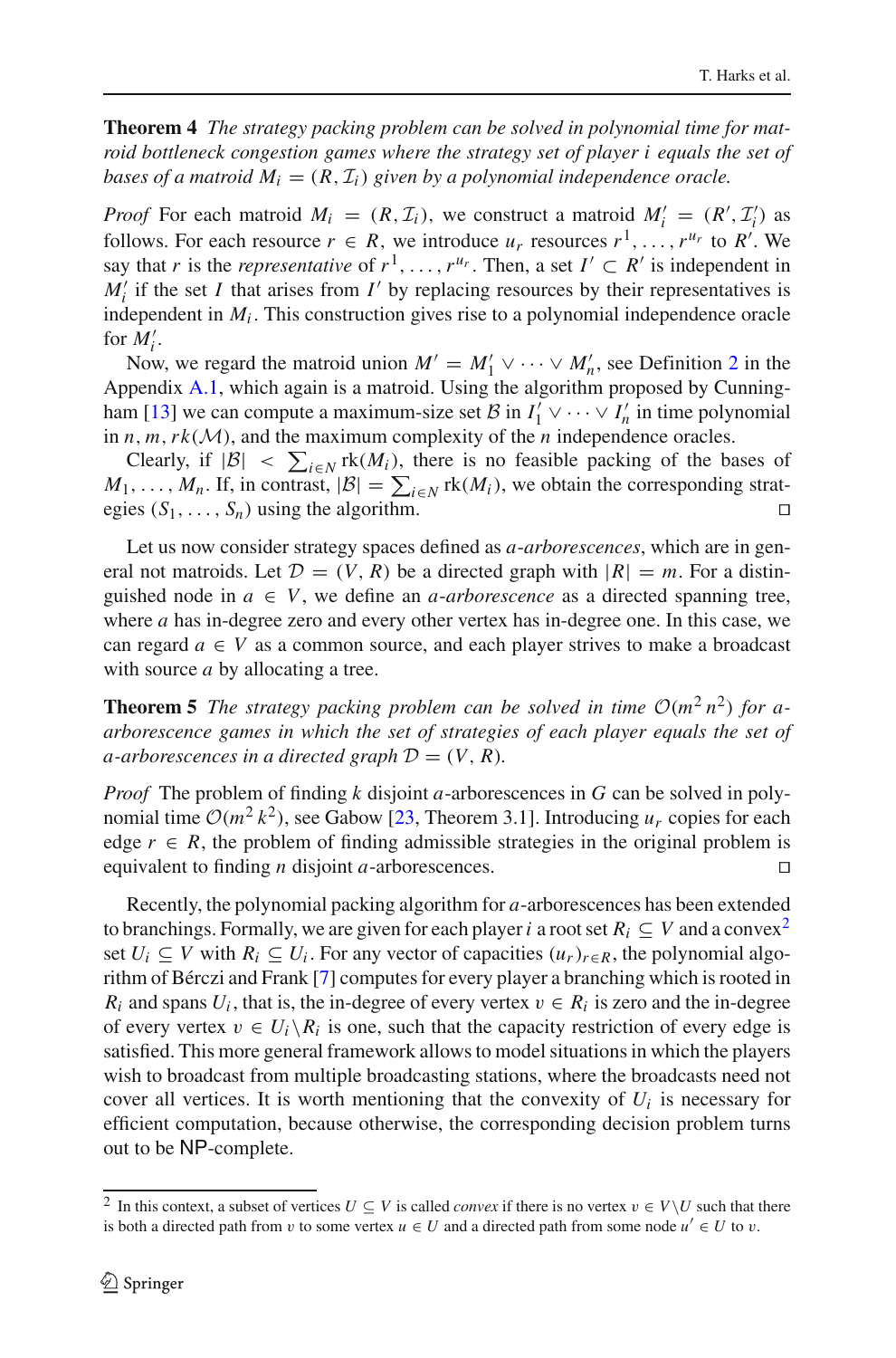When we turn to single-commodity networks, then efficient computation of an SE is possible using well-known flow algorithms to implement the oracle. For more general cases with two commodities, however, a variety of problems concerning SE become NP-hard by a simple construction.

**Theorem 6** *The strategy packing problem can be solved in time*  $O(m^3)$  *for singlecommodity bottleneck congestion games.*

*Proof* Assigning a capacity of *ur* to each edge and using the algorithm of Edmonds and Karp we obtain a maximum flow within  $O(m^3)$ . Clearly, if the value of the flow is smaller than *n*, no admissible strategies exist and we can return ∅. If the flow is *n* or larger we can decompose it in at least *n* unit flows and return *n* of them.

**Theorem 7** *In two-commodity network bottleneck games it is strongly* NP*-hard to (1) compute an SE, (2) decide for a given state whether any coalition has an improving move, and (3) decide for a given state and a given coalition if it has an improving move.*

*Proof* We reduce from the 2 DIRECTED ARC- DISJOINT PATHS (2DADP) problem, which is strongly NP-hard, see Fortune et al. [\[22](#page-21-20)]. The problem is to decide if for a given directed graph  $\mathcal{D} = (V, A)$  and two node pairs  $(s_1, t_1)$ ,  $(s_2, t_2)$  there exist two arc-disjoint  $(s_1, t_1)$ - and  $(s_2, t_2)$ -paths. For the reduction, we define a corresponding two-commodity bottleneck game by introducing non-decreasing delay functions on every arc *r* by  $d_r(x) = 0$ , if  $x \le 1$  and 1, else. We associate every commodity with a player. For proving (1), we observe that 2DADP is a Yes-instance if and only if every SE provides a payoff of zero to every player. For proving (2) and (3), we simply construct a solution in which the strategies for both players are not arc-disjoint.  $\square$ 

## <span id="page-10-0"></span>**3 Convergence of improvement dynamics**

In the previous section, we have outlined some prominent classes of games, for which SE can be computed in polynomial time. Furthermore, it is known  $[25]$  $[25]$  that sequential improvement dynamics converge to PNE and SE. In this section, we consider the duration of improvement dynamics in these games. As polynomial-time convergence implies polynomial-time computation, we first focus on classes of games, in which we have shown efficient computation, i.e., matroid and single-commodity network games. For matroid games we show polynomial-time convergence to a PNE using unilateral improving moves. For the convergence to SE we have to consider coalitional improving moves, but we show that deciding if such a move exists is NP-hard even in matroid games or single-commodity network games. This implies that even in these specialized classes of games with efficient computation of an SE, recognition of a state as an SE is co-NP-hard.

In more general games, hardness of recognition is not the only source of difficulty. In particular, we prove that in general games even computing an  $\alpha$ -approximate PNE is PLS-hard. There are games and starting states, for which every sequence of unilateral improving moves is exponentially long. Perhaps surprisingly, this also holds when we consider coalitional improving moves of coalitions of size  $O(n^{1-\epsilon})$ , for any constant  $\epsilon > 0$ .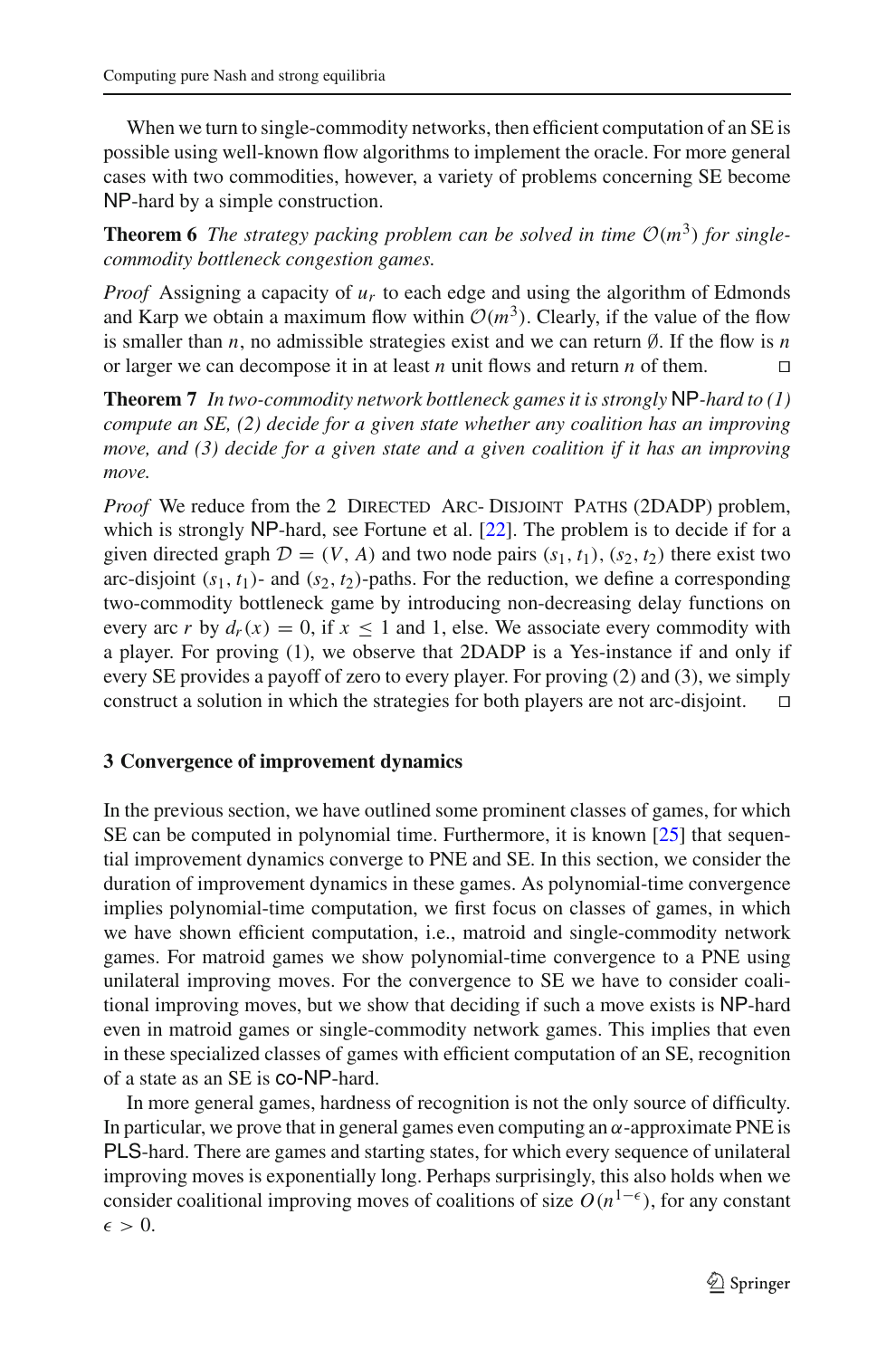## 3.1 Matroid and single-commodity network games

We first observe that bottleneck congestion games can be transformed into ordinary congestion games while preserving useful properties regarding the convergence to PNE. This allows to show fast convergence to PNE in matroid bottleneck games and mirrors a prominent result for ordinary matroid games [\[2\]](#page-20-0).

## *3.1.1 Convergence to pure Nash equilibria*

The following lemma establishes a connection between bottleneck and ordinary congestion games. For a bottleneck congestion game *G* we denote by *G*sum the ordinary congestion game with the same congestion model as *G* except that we choose  $d'_{r}(S) =$  $m^{d_r(\cdot)}, r \in R$ .

## <span id="page-11-0"></span>**Lemma 1** *Every PNE for Gsum is a PNE for G.*

*Proof* Suppose *S* is a PNE for  $G^{\text{sum}}$  but not for *G*. Thus, there is player  $i \in N$  and strategy  $S_i' \in S_i$ , such that  $\max_{r \in S_i} d_r(\ell_r(S)) > \max_{r \in S_i'} d_r(\ell_r(S_i', S_{-i}))$ . We define  $\bar{d} := \max_{r \in S_i'} d_r(\ell_r(S_i', S_{-i}))$ . This implies  $\max_{r \in S_i} d_r(\ell_r(S)) \geq \bar{d} + 1$ . We obtain a contradiction by observing

$$
\sum_{r \in S_i} d'_r(\ell_r(S)) \ge \max_{r \in S_i} d'_r(\ell_r(S)) \ge m^{\bar{d}+1} > (m-1) m^{\bar{d}} \ge \sum_{r \in S'_i} d'_r(\ell_r(S'_i, S_{-i})).
$$

 $\Box$ 

We analyze the lazy best response dynamics considered for ordinary matroid congestion games presented in [\[2](#page-20-0)]. Note that in matroid games, a player always picks as strategy a basis of a matroid. A *lazy* best response means that a player only exchanges a minimum number of resources that is needed to arrive at a basis representing a best response strategy (for details see [\[2](#page-20-0)]). Our analysis here is quite simple and does not explicitly rely on these details. In particular, we transform the game to an ordinary game as outlined in Lemma [1.](#page-11-0) Then we use the lazy best response dynamics in the ordinary game and the convergence result of [\[2](#page-20-0)] as a "black box" with the slight adjustment that we only execute moves yielding a strict improvement in the bottleneck resource of the moving player. This allows to establish the following result.

**Theorem 8** *Let G be a matroid bottleneck congestion game. Then the lazy best response dynamics converges to a PNE in at most*  $n^2 \cdot m \cdot rk(M)$  *steps.* 

*Proof* We consider the lazy best response dynamics in the corresponding game *G*sum. In addition, we suppose that a player accepts a deviation only if his bottleneck value is strictly reduced. This might lead to even earlier termination of the dynamics. Thus, the duration is still bounded from above by  $n^2 \cdot m \cdot \text{rk}(\mathcal{M})$  moves as shown in [\[2\]](#page-20-0).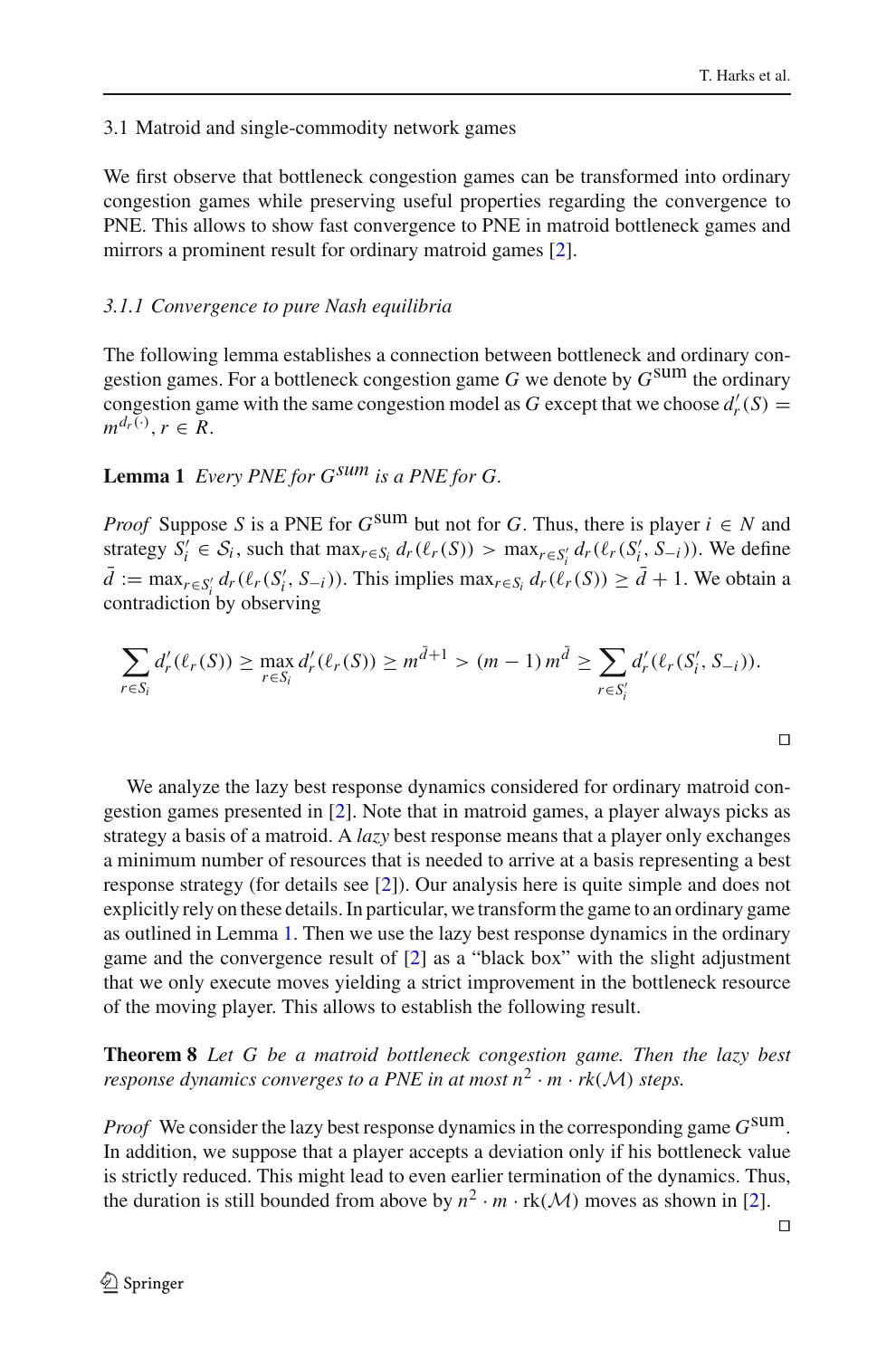## *3.1.2 Convergence to strong equilibria*

For matroid bottleneck congestion games we have shown above that there are polynomially long sequences of unilateral improving moves to a PNE from every starting state. While previous work [\[25](#page-21-5)] also establishes convergence to SE for every sequence of coalitional improving moves, it may already be hard to find one such move. In fact, we show that even an  $\alpha$ -improving move can be strongly NP-hard to find, for any polynomial-time computable  $\alpha$ , even if strategy spaces have simple matroid structures. This implies that deciding whether a given state is an  $\alpha$ -approximate SE is strongly co-NPhard—even if all delay functions satisfy the  $\beta$ -bounded-jump condition, for any  $\beta > \alpha$ .

<span id="page-12-0"></span>**Theorem 9** *In matroid bottleneck congestion games it is strongly* NP*-hard to decide for a given state S if there is some coalition*  $C \subseteq N$  *that has an*  $\alpha$ *-improving move, for every polynomial-time computable* α*.*

*Proof* We reduce from SET PACKING. An instance of SET PACKING is given by a set of elements *E* and a set *U* of sets  $U \subseteq E$ , and a number k. The goal is to decide if there are  $k$  mutually disjoint sets in  $U$ . Given an instance of SET PACKING we show how to construct a matroid game *G* and a state *S* such that there is an improving move for some coalition of players  $C$  if and only if the instance of  $SET$  PACKING has a solution.

The game will include  $|N| = 1 + |\mathcal{U}| + |E| + \sum_{U \in \mathcal{U}} |U|$  many players. First, we introduce a master player  $p_1$ , which has two possible strategies. He can either pick a *coordination resource*  $r_c$  or the *trigger resource*  $r_t$ . For each set  $U \in \mathcal{U}$ , there is a set *player p<sub>U</sub>*. Player  $p_U$  can choose either  $r_t$  or a *set resource r<sub>U</sub>*. For each set *U* and each element  $e \in U$ , there is an *inclusion player*  $p_{U,e}$ . Player  $p_{U,e}$  can use either the set resource  $r_U$  or an *element resource*  $r_e$ . Finally, for each element  $e$ , there is an *element player p<sub>e</sub>* that has strategies  $\{r_c, r_e\}$  and  $\{r_c, r_a\}$  for some absorbing resource  $r_a$ .

The state *S* is given as follows. Player  $p_1$  is on  $r_c$ , all set players use  $r_t$ , all inclusion players the corresponding set resources  $r_U$ , and all element players the strategies  ${r_c, r_e}$ . The coordination resource  $r_c$  is a bottleneck for the master player and all element players. The delays are  $d_{r_c}(x) = \alpha + 1$ , if  $x > |E|$  and 1, otherwise. The trigger resource has delay  $d_r(x) = 1$ , if  $x \le |\mathcal{U}| - k + 1$ , and  $\alpha + 1$ , otherwise. For the set resources  $r_U$  the delay is  $d_{\tau_U}(x) = 1$ , if  $x \le 1$  and  $\alpha + 1$ , otherwise. Finally, for the element resources the delay is  $d_{r_e}(x) = 1$  if  $x \le 1$  and  $\alpha + 1$  otherwise.

Suppose that the underlying SET PACKING instance is a Yes-instance, then an  $\alpha$ -improving move is as follows. The master player moves to  $r_t$ , the *k* set players corresponding to a solution choose their set resources, the respective inclusion players move to the element resources, and all element players move to *ra*. The delay of *rc* reduces from  $\alpha + 1$  to 1, and the delay of  $r_t$  reduces from  $\alpha + 1$  to 1. Thus, the master player, all set players, and all element players improve their bottleneck by a factor of  $\alpha + 1$ . The migrating inclusion players do not interfere with each other on the element resources. Thus, they also improve the delay of their bottleneck resource by factor  $\alpha + 1$ , and we have constructed an  $\alpha$ -improving move for the coalition of all migrating players, all set players, and all element players.

Suppose that the underlying Set Packing instance is a No-instance. For contradiction, assume that there is a coalition C that has an  $\alpha$ -improving move. Consider any player  $p \in C$ . We will show that for any player  $p \neq p_1$ , i.e., any set, inclusion, or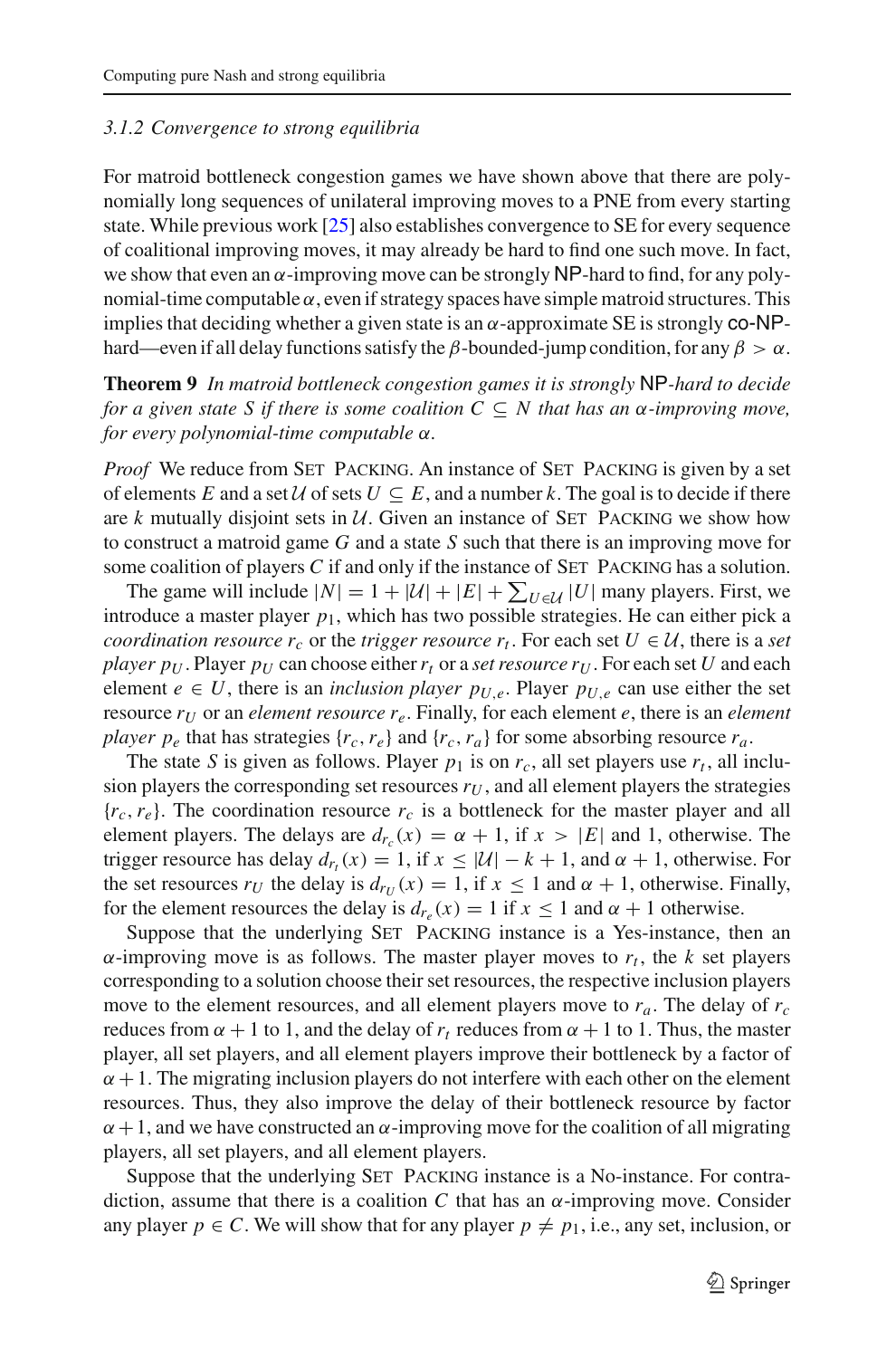element player,  $p_1 \in C$  is a prerequisite for achieving any strict improvement. We first note that the master player can never strictly improve without changing his strategy, because all element players will always use  $r_c$  in their strategy. A move from  $r_c$  to  $r_t$  is an improvement if and only if at least  $k$  set players drop  $r_t$ . These players must switch to the corresponding resources. However, for a set player  $p<sub>M</sub>$  such a move is an improvement if and only if all inclusion players on  $r_U$  drop this resource from their strategy. These inclusion players must switch to the element resources. An inclusion player  $p_{U,e}$  improves by such a move if and only if the element player drops the resource and  $p_{U,e}$  is the only inclusion player moving to  $r_e$ . This implies that the moving set players must correspond to sets that are mutually disjoint. Finally, the element players move from  $r_e$  to  $r_a$  with delay  $d_{r_a} = 0$ , and this is an improvement if and only if the master player moves away from  $r_c$ . This last argument establishes that  $p \in C$  implies  $p_1 \in C$ .

However, if the master player  $p_1 \in C$ , then we again follow the chain of reasoning above and see that the players corresponding to at least *k* mutually disjoint sets must move and therefore be in *C*. This is a contradiction to having a No-instance.

Finally, we can add the resource  $r_a$  to every strategy of the master, set, and inclusion players. In this way, the combinatorial structure of all strategy spaces is the same—a partition matroid *M* with  $rk(M) = 2$  and partitions of size 1 and 2—only the mapping to resources is different for each player. 

The previous theorem shows hardness of the problem of finding a suitable coalition and a corresponding improving move. Even if we specify the coalition in advance and search only for strategies corresponding to an improving move, the problem remains strongly NP-hard.

<span id="page-13-0"></span>**Corollary 2** *In matroid bottleneck congestion games it is strongly* NP*-hard to decide for a given state S and a given coalition C* ⊆ *N if there is an* α*-improving move for C, for every polynomial-time computable* α*.*

*Proof* We will show this corollary using the games constructed in the previous proof by fixing the coalition  $C = N$ . Consider the construction in the previous proof. The coalition described above that has an improving move for a Yes-instance consists of the master player, all set players, all element players and the inclusion players that correspond to the sets of the solution to Set Packing. However, the inclusion players are only needed to transfer the chain of dependencies to the element players. We can set the strategy space of player  $p_{U,e}$  to  $\{r_h, r_l\} \times \{r_U, r_e\}$ . Here  $r_h$  and  $r_l$  are two resources with delays  $d_{r_h} = \alpha + 1$  and  $d_{r_l} = 0$ . In *S* we assign the inclusion players to strategies  $\{r_h, r_U\}$ . Then an improving move for the inclusion players that remain on  $r_U$  is to exchange  $r_h$  by  $r_l$ . Thus, the problem of finding an arbitrary coalition with an improving move becomes trivial. However, we strive to obtain an improving move for  $C = N$ , and this must generate improvements for the master player and the set players. Thus, we still must reassign some inclusion players from the resources  $r_U$  to the element resources  $r_e$ . Here we need to resolve conflicts as before, because otherwise inclusion players end up with a delay of  $\alpha + 1$  on  $r_e$  and do not improve. Following the previous reasoning we have an  $\alpha$ -improving move if and only if the underlying SET Packing instance is solvable. Finally, by appropriately adding dummy resources, we can again ensure that the combinatorial structure of all strategy spaces is the same.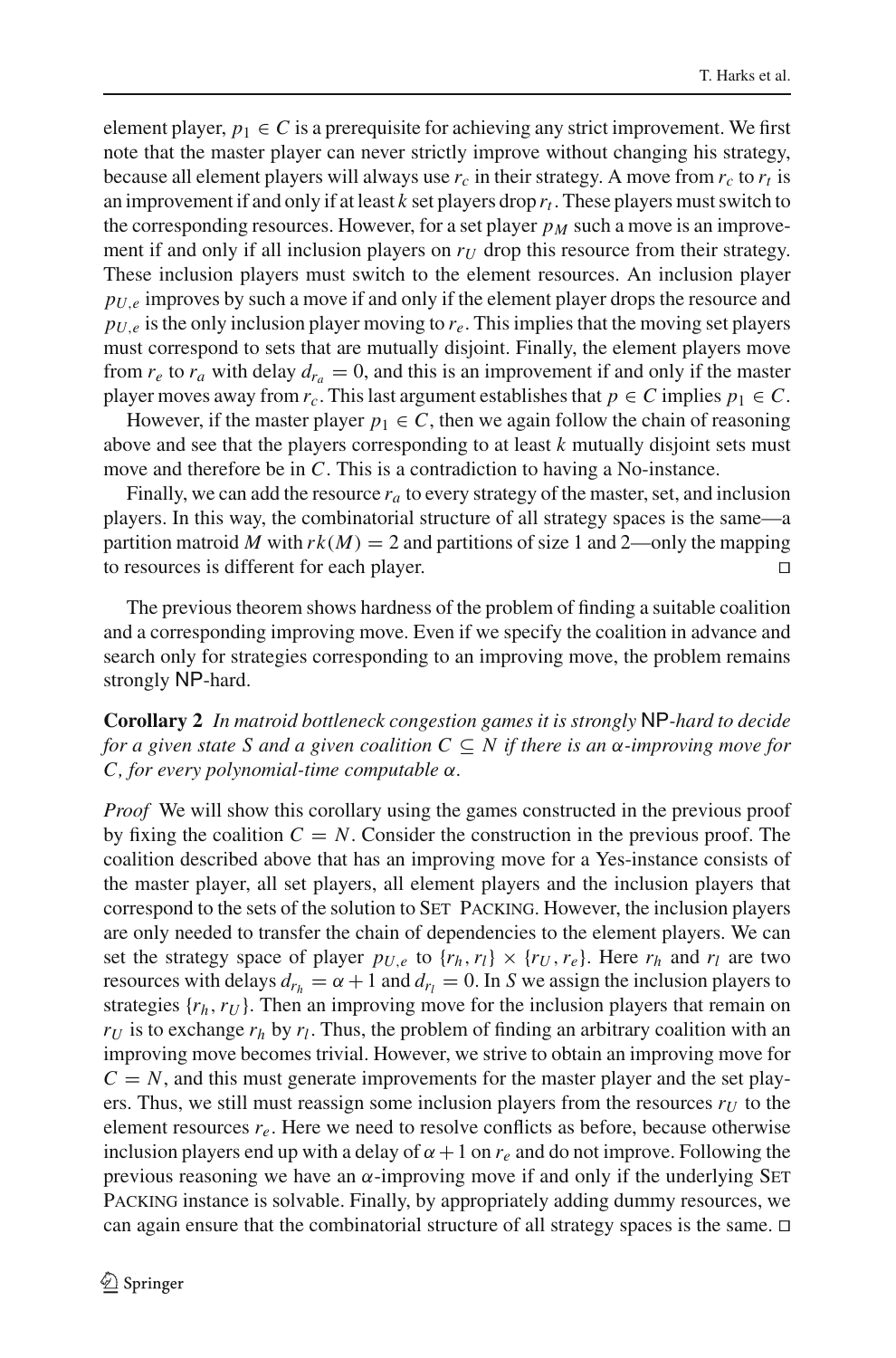

<span id="page-14-0"></span>**Fig. 1** Network construction for a SET PACKING instance with  $\mathcal{U} = \{\{e_1, e_2\}, \{e_2, e_3\}, \{e_3, e_1\}\}\$ . *Gray* nodes serve as identification for players as discussed in the text

We can adjust the previous two hardness results on matroid games to hold also for single-commodity network games.

**Theorem 10** *In single-commodity network bottleneck congestion games it is strongly* NP-hard to decide for a given state S (1) if there is some coalition  $C \subseteq N$  that has *an* α*-improving move, and (2) if a given coalition*  $C ⊆ N$  *has an* α*-improving move, for every polynomial-time computable* α*.*

*Proof* We transform the construction of Theorem [9](#page-12-0) into a symmetric network bottleneck congestion game, see Fig. [1](#page-14-0) for an example. First, we introduce for each resource  $r_c, r_t, r_U$  for all  $U \in \mathcal{U}$  and  $r_e$  for all  $e \in E$  an edge with the corresponding delay function as before. Additionally, we identify players and their strategies by routing them through a set of gadgets composed of edges, which have capacities implemented by delay functions that are 1 up to a capacity bound and  $\alpha + 10$  above.

The first gadget is to separate the players into groups. An edge with capacity 1 identifies the master player, an edge with capacity  $|\mathcal{U}|$  the set players, an edge with capacity  $\sum_{U \in \mathcal{U}} |U|$  the inclusion players, and an edge with capacity  $|E|$  the element players. The set and inclusion players are then further divided into their particular identities by edges of capacity 1. The element players route all over  $r_c$ . In addition, the master player has the alternative to route over  $r_c$  or  $r_t$ . After the players have passed *rc* they again split into specific element players using edges of capacity 1. One player is allowed to route directly to the source *t*. This is meant to be the master player, but it does not hurt our argument if this is not the case.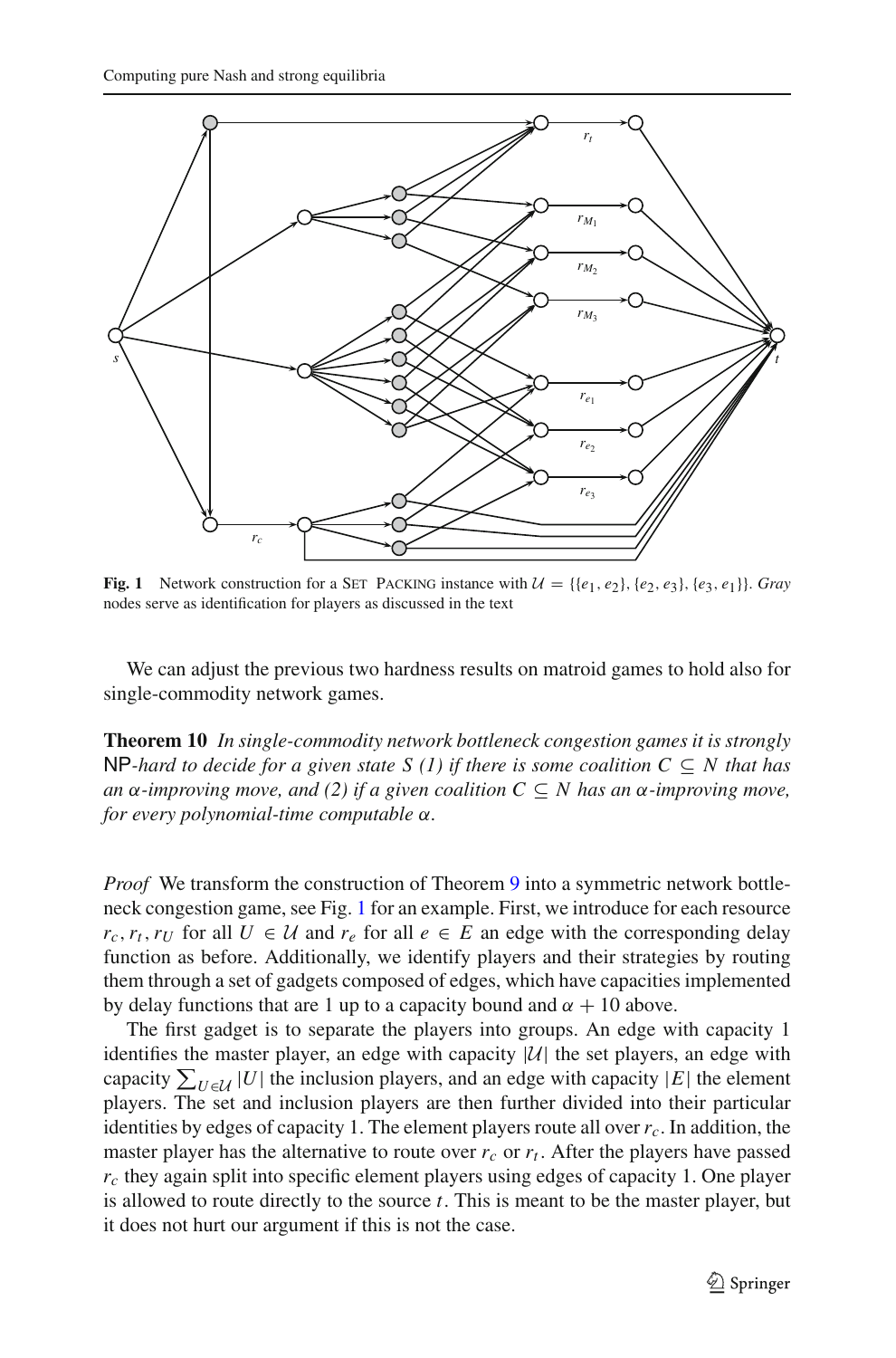After the players have routed through the capacitated gadgets, they can be assumed to reach an identification point (indicated by gray nodes in Fig. [1\)](#page-14-0) and obtain an identity. Then they decide on a strategy from the previous game by routing over one of two allowed paths. In particular, we can allow the set players to route either over  $r_t$  or their  $r_U$ , the inclusion players over  $r_U$  or  $r_e$ , and the element players over  $r_e$  or directly to the sink *t*.

We can create the corresponding state *S* as before by assigning the master player to route over  $r_c$  directly to the sink, the set players over  $r_t$ , the inclusion players over  $r_U$  and the element players over  $r_e$ . This assignment is such that every player receives one identity (i.e., routes over exactly one gray node) and every identity is taken (i.e., every gray node is reached by exactly one player). This property also holds for every improving move—with the exception of one element player, who might route directly from *rc* to the sink, but as noted before this does not hurt the argument.

Our network structure allows to reconstruct the reasoning as before. Any improving move must include the master player, which improves if and only if he moves together with players corresponding to a solution to the Set Packing instance. Note that even by switching player identities, we cannot create an improving move when the underlying Set Packing instance is unsolvable. This proves the first part of the theorem.

For the second part, we use the same adjustment as in Corollary [2](#page-13-0) to ensure that inclusion players can always improve. Directly before the middle fan out (see Fig. [1\)](#page-14-0) that results in identification of inclusion players we simply insert a small gadget with 2 parallel edges  $r_l$  and  $r_h$ . In this way, all inclusion players must route over one of  $r_l$  or  $r_h$  and one of their corresponding  $r_U$  or  $r_e$ . This resembles the strategy choices in the matroid game and yields hardness of computing an improving move for the coalition  $C = N$ . This proves the theorem.

#### <span id="page-15-0"></span>3.2 General games and approximation

The results of the previous sections imply hardness of the computation of SE or coalitional deviations, even in network games. Therefore, when considering general games we here restrict ourselves mostly to unilateral improving moves and PNE. Unfortunately, even in this restricted case the hardness results for ordinary congestion games in Skopalik and Vöcking [\[45\]](#page-22-2) immediately imply identical results for bottleneck congestion games. The main result of [\[45\]](#page-22-2) shows that computing an approximate PNE is PLS-hard. The proof is a reduction from CIRCUITFLIP, a prominent PLS-complete problem for feedback-free Boolean circuits. The problem is to find a local optimum, i.e., a bit string *x* such that the output resulting from applying the circuit to *x* cannot be improved lexicographically by switching a single bit in *x* [\[29](#page-21-21)].

We can regard the resulting congestion game in the reduction of [\[45](#page-22-2)] as a bottleneck congestion game. It is straightforward to adjust all arguments in the proof of [\[45](#page-22-2)] to remain valid for bottleneck congestion games. This simple fact has been observed before, e.g., in [\[46\]](#page-22-12), and we include it here for completeness. A standard transformation [\[18](#page-21-0)] immediately yields the same result even for symmetric games, in which  $S_i = S_j$  for all *i*,  $j \in N$ .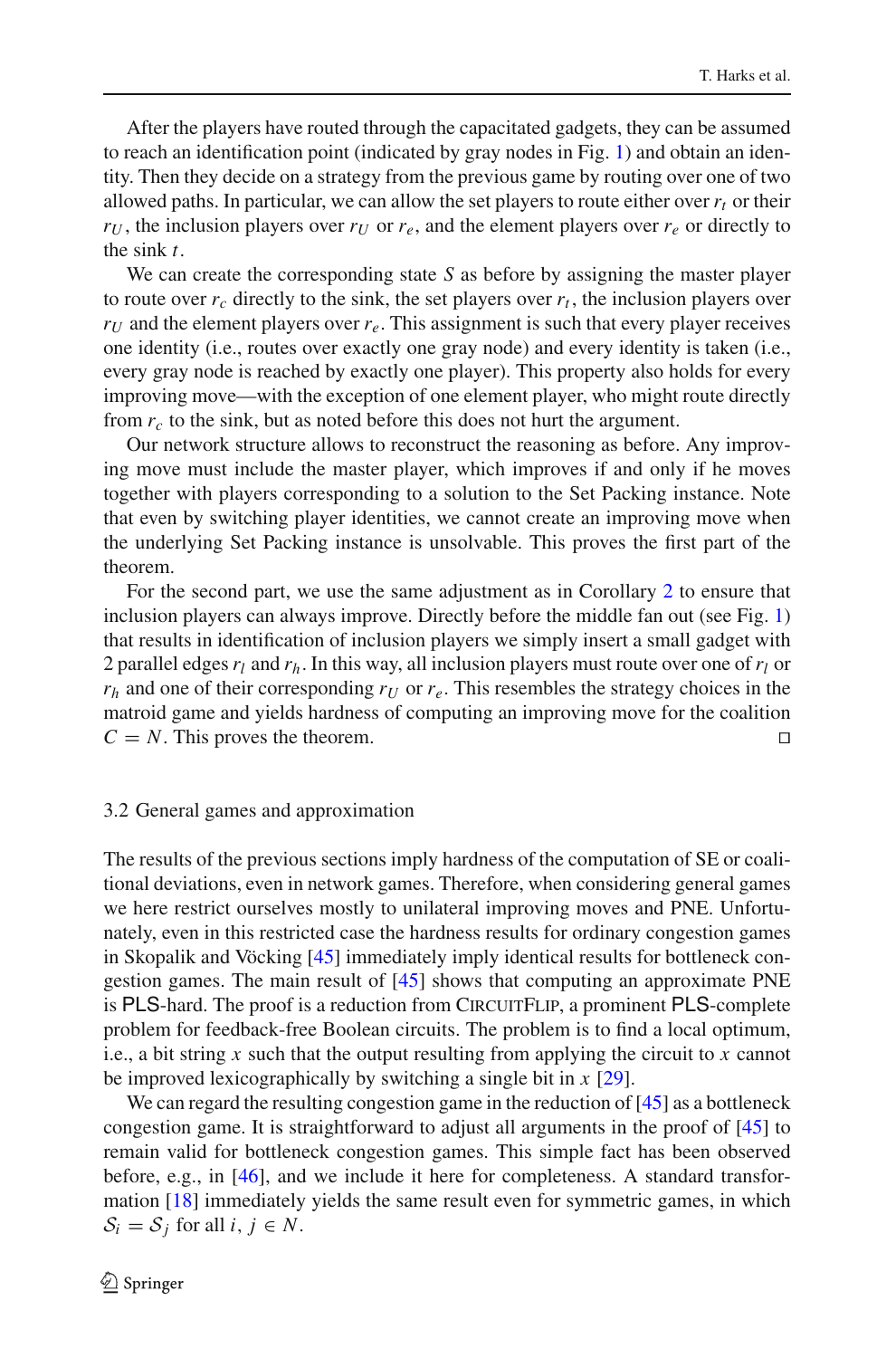**Corollary 3** *Finding an* α*-approximate PNE in a symmetric bottleneck congestion game with positive and increasing delay functions is* PLS*-complete, for every polynomial-time computable* α > 1*.*

A second result in [\[45\]](#page-22-2) reveals that sequences of  $\alpha$ -improving moves do not reach an α-approximate PNE quickly—even if all delay functions satisfy the β-bounded-jump condition with a constant  $\beta$ . Again, the proof remains valid if one regards the game as an asymmetric bottleneck congestion game. This yields the following corollary.

**Corollary 4** *For every*  $\alpha > 2$ *, there is a*  $\beta > 1$  *such that, for every*  $n \in \mathbb{N}$ *, there is a bottleneck congestion game G*(*n*) *and a state S with the following properties. The description length of G*(*n*) *is polynomial in n. The length of every sequence of* α*-improving moves leading from S to an* α*-approximate equilibrium is exponential in n. All delay functions of G*(*n*) *satisfy the* β*-bounded-jump condition.*

Using the same trick as before to convert an asymmetric game in a symmetric one yields a similar result for symmetric games. However, we must sacrifice the  $\beta$ bounded-jump condition of the delay functions, for every  $\beta$  polynomial in *n*.

Despite the fact that (coalitional) improving moves are NP-hard to compute, one might hope that the state graph becomes sufficiently dense such that it allows short improvement paths. Unfortunately, we can show that this is not true, even if we consider all improving moves of coalitions of size up to  $O(n^{1-\epsilon})$ , for any constant  $\epsilon > 0$ . Again, the same result holds for symmetric games when sacrificing the bounded-jump condition.

**Theorem 11** *For every*  $\alpha > 2$ *, there is a*  $\beta > 1$  *such that, for every*  $n \in \mathbb{N}$  *and for every*  $k \in \mathbb{N}$ , there is a bottleneck congestion game  $G(n, k)$  and a state S' with the *following properties. The description length of G*(*n*, *k*) *is polynomial in n and k. The length of every sequence of* α*-improving moves of coalitions of size at most k leading from S' to an*  $\alpha$ *-approximate*  $k$ *-SE is exponential in n. All delay functions of*  $G(n, k)$ *satisfy the* β*-bounded-jump condition.*

*Proof* Our proof adjusts the construction of [\[45\]](#page-22-2), which we recapitulate in the Appendix [A.2.](#page-18-1) The main idea of our adjustment is to construct a bottleneck congestion game  $G(n, k)$  by generating *k* copies of the game  $G(n)$ . We add resources to the strategies. These resources make sure that there is an improvement step for a player in  $G(n)$  if and only if there is an improvement step of corresponding *k* players of the *k* copies in *G*(*n*, *k*). For each *t* ∈ {1, ..., 9}, *i* ∈ {1, ..., *n*}, *m* ∈ {1, ..., *k*}, and *m*<sup>'</sup>  $\neq$  *m*, we add a new resource  $A^t_{i,m,m'}$  to strategy *t* of player Main<sub>*i*</sub> in copy *m* and to all strategies  $t' \neq t$ of players Main<sub>i</sub> of copy *m'*. For each  $j \in \{1, ..., 8\}, i \in \{1, ..., n\}, m \in \{1, ..., k\}$ , and  $m' \neq m$  we add a new resource  $B_{i,m,m'}^j$  to strategy 1 of player Block<sub>i</sub><sup>'</sup> of copy *m* and to strategy 2 of Block<sup>*j*</sup> of copy  $m'$ . Each of the above resources added has delay of  $\delta^{i-1}$  if it is allocated by at most one player and  $\delta^{i+3}$ , otherwise.

We obtain the initial strategy profile *S'* of  $G(n, k)$  if every player of every copy *m* of *G*(*n*) plays according to the initial strategy profile *S* of his copy. It it easy to see that no coalition of less than *k* players has an incentive to change their strategies. At least one of them would have to allocate an *A*- or *B*-resource that is already in use by a player of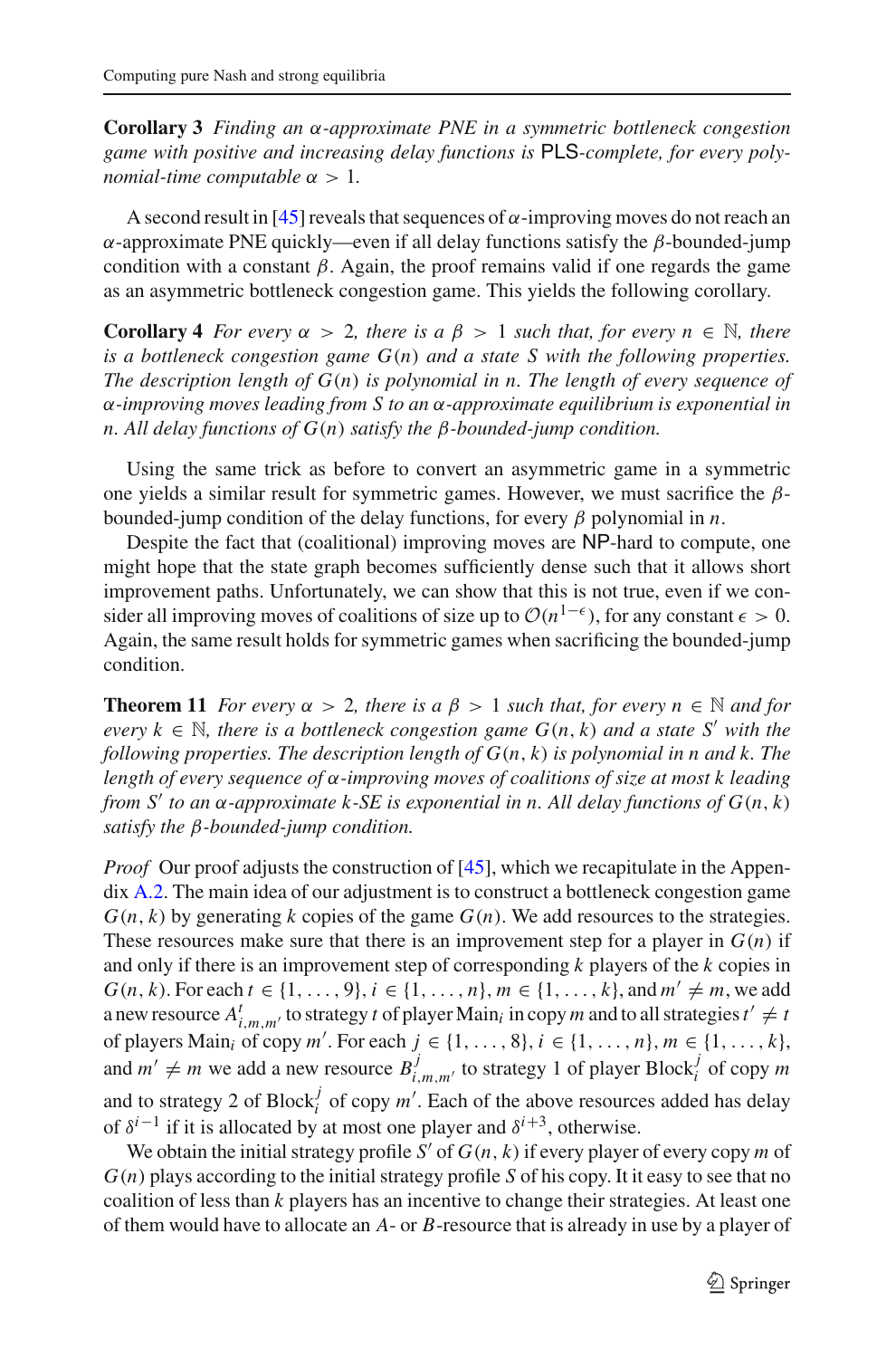another copy. Thus, it is not an improvement step for these players. We conclude that all *k* copies of a player always choose the same strategy. On the other hand, if there is an improving move of one player in  $G(n)$ , there is a coalitional improving move of all  $k$  copies of that player in  $G(n, k)$ . If all players mimic this deviation in their copies, by construction, no two players allocate the same *A*- or *B*-resource. Furthermore, if the improvement step decreases the delay in  $G(n)$ , it does so for every copy of the player in  $G(n, k)$ .

Finally, note that as long as *k* is polynomial in *n* we obtain a reduction of polynomial size. In particular, for  $k = n^{1/\epsilon - 1}$  we obtain a new game with *nk* players, for which the unilateral moves of  $G(n)$  are exactly moves of coalitions of size  $(nk)^{1-\epsilon}$  and no smaller coalitions have improving moves. This proves the theorem.

#### <span id="page-17-0"></span>**4 Conclusion**

We have provided a detailed study of the computational complexity of exact and approximate pure Nash and strong equilibria in bottleneck congestion games. However, some important and fascinating open problems remain. A major open problem is to find other interesting classes of games, for which efficient computation of and/or fast convergence to SE can be shown. As computation postulates less stringent requirements in terms of locality, there is generally more hope to derive positive results. In particular, what can be said about efficient computation of  $\alpha$ -approximate SE?

For convergence to SE, we have provided a series of quite strong lower bounds. In this case, it natural to consider weaker concepts of stability that avoid our hardness results. For instance, we did not succeed in translating positive results known for ordinary congestion games and convergence to approximate PNE [\[8](#page-21-1)[,10](#page-21-22),[11\]](#page-21-2). In addition, there are open problems regarding the duration of unilateral dynamics in symmetric network games and hardness of computing PNE in asymmetric networks. Finally, it is a major open problem how to augment the concept of PNE with resilience to coalitional deviations and avoid the hardness results we have observed. It would be interesting to consider computation and convergence characteristics of, e.g., *k*-SE, for  $1 < k < n$ , or equilibrium notions based on player partitions [\[20](#page-21-23)] or social networks [\[26\]](#page-21-24).

**Open Access** This article is distributed under the terms of the Creative Commons Attribution License which permits any use, distribution, and reproduction in any medium, provided the original author(s) and the source are credited.

#### **Appendix**

#### <span id="page-17-1"></span>Appendix A: Basics in matroid theory

In the following, we will briefly introduce the notion of matroids. For a comprehensive introduction as well as for the proofs of the mentioned results we refer the reader to the textbooks of Korte and Vygen [\[33,](#page-21-17) Chapter 13] and Schrijver [\[44](#page-22-11), Chapters 39–42].

Let *F* be a finite set. A tuple  $M = (F, \mathcal{I})$  where  $\mathcal{I} \subset 2^F$  is called a *matroid* if (i)  $\emptyset$  ∈ *I*, (ii) if *I* ∈ *I* and *J* ⊆ *I*, then *J* ∈ *I*, and (iii) if *I*, *J* ∈ *I* and  $|J|$  <  $|I|$ , then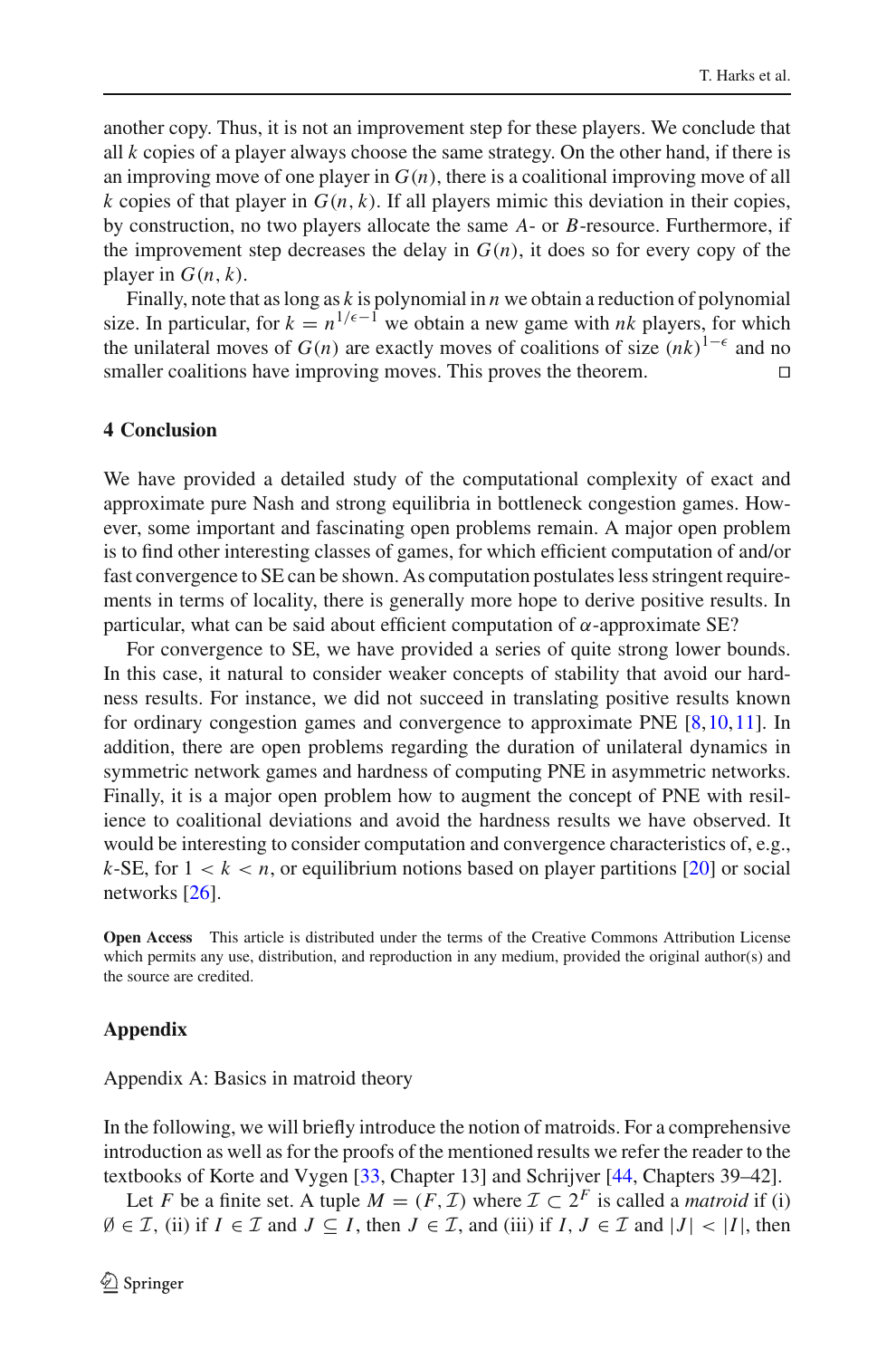there exists an  $i \in I \setminus J$  with  $J \cup \{i\} \in \mathcal{I}$ . A set  $A \subseteq F$  is called *independent* if  $A \in \mathcal{I}$ and *dependent*, otherwise. The set of (inclusion wise) maximal independent subsets of *F* is called the *basis* of *M*.

For given *F*, a matroid  $(F, \mathcal{I})$  may be of exponential size, thus, one frequently assumes that a matroid comes with an *independence oracle* that returns for all sets *A* ⊆ *F* whether *A* ∈ *I* or not. It shall be noted that for many subclasses of matroids an independence oracle can be implemented in polynomial time.

Another way of representing matroids is via a *rank function*  $\text{rk}: 2^F \rightarrow \mathbb{N}$ . Every sub-cardinal, monotonic and sub-modular function rk gives rise to a matroid whose independent sets then are defined as  ${A \subseteq F : rk(A) = |A|}.$  If the independent sets are known a priori via an independence oracle the rank function is defined as  $rk(A) = \max_{I \in \mathcal{I}: I \subseteq A} |I|$ . With a slight abuse of notation, we define for a matroid  $M = (F, \mathcal{I})$  the rank of the matroid itself as  $rk(M) = rk(F)$ .

To present our positive results for matroid bottleneck congestion games in a general framework we give the definition of matroid union. This concept has been introduced by Nash-Williams [\[39\]](#page-22-13) and Edmonds [\[15\]](#page-21-25).

<span id="page-18-0"></span>**Definition 2** (*Matroid union*) Let  $M_1 = (S_1, \mathcal{I}_1), \ldots, M_k = (S_k, \mathcal{I}_k)$  be matroids. Define the union of these matroids as  $M_1 \vee \cdots \vee M_k = (S_1 \cup \cdots \cup S_k, T_1 \vee \cdots \vee T_k)$ where

$$
\mathcal{I}_1 \vee \cdots \vee \mathcal{I}_k = \{I_1 \cup \cdots \cup I_k : I_1 \in \mathcal{I}_1, \ldots, I_k \in \mathcal{I}_k\}.
$$

Nash-Williams proved that for *k* matroids  $M_1 = (S_1, \mathcal{I}_1), \ldots, M_k = (S_k, \mathcal{I}_k)$  their union  $M_1 \vee \cdots \vee M_k$  is a matroid again. The maximum cardinality of an independent set in  $\mathcal{I}_1 \vee \cdots \vee \mathcal{I}_k$  equals the maximum cardinality of a common independent set of two suitably constructed matroids. This observation reduces the problem of finding a maximum-size set in  $\mathcal{I}_1 \vee \cdots \vee \mathcal{I}_k$  to the intersection problem of two matroids, which can be solved in polynomial time, see Cunningham [\[13\]](#page-21-18).

#### <span id="page-18-1"></span>Appendix B: Description of *G*(*n*)

In this section, we recapitulate the construction of  $G(n)$  from [\[45\]](#page-22-2). This shows that (bottleneck) congestion games do not converge quickly to a PNE even if the players only perform unilateral  $\alpha$ -improving moves.

We construct a (bottleneck) congestion game  $G(n)$  that resembles a recursive run of *n programs*, i.e., sequences of unilateral α-improving moves. After its activation, program *i* triggers a run of program *i* − 1, waits until it finishes its run, and triggers it a second time. These sequences are deterministic apart from the order in which some auxiliary players make their improvement steps.

A program *i* is implemented by a gadget *Gi* consisting of a main player that we call Main<sub>i</sub> and eight auxiliary players called  $Block_i^1, \ldots$ ,  $Block_i^8$ . The main player has nine strategies numbered from 1 to 9. Each auxiliary player has two strategies, a first and a second one. A gadget *Gi* is*idle* if all of its players play their first strategy. Gadget  $G_{i+1}$  *activates* gadget  $G_i$  by increasing the delay of (the bottleneck resource in) the first strategy of player Main*i* . In the following sequence of improvement steps the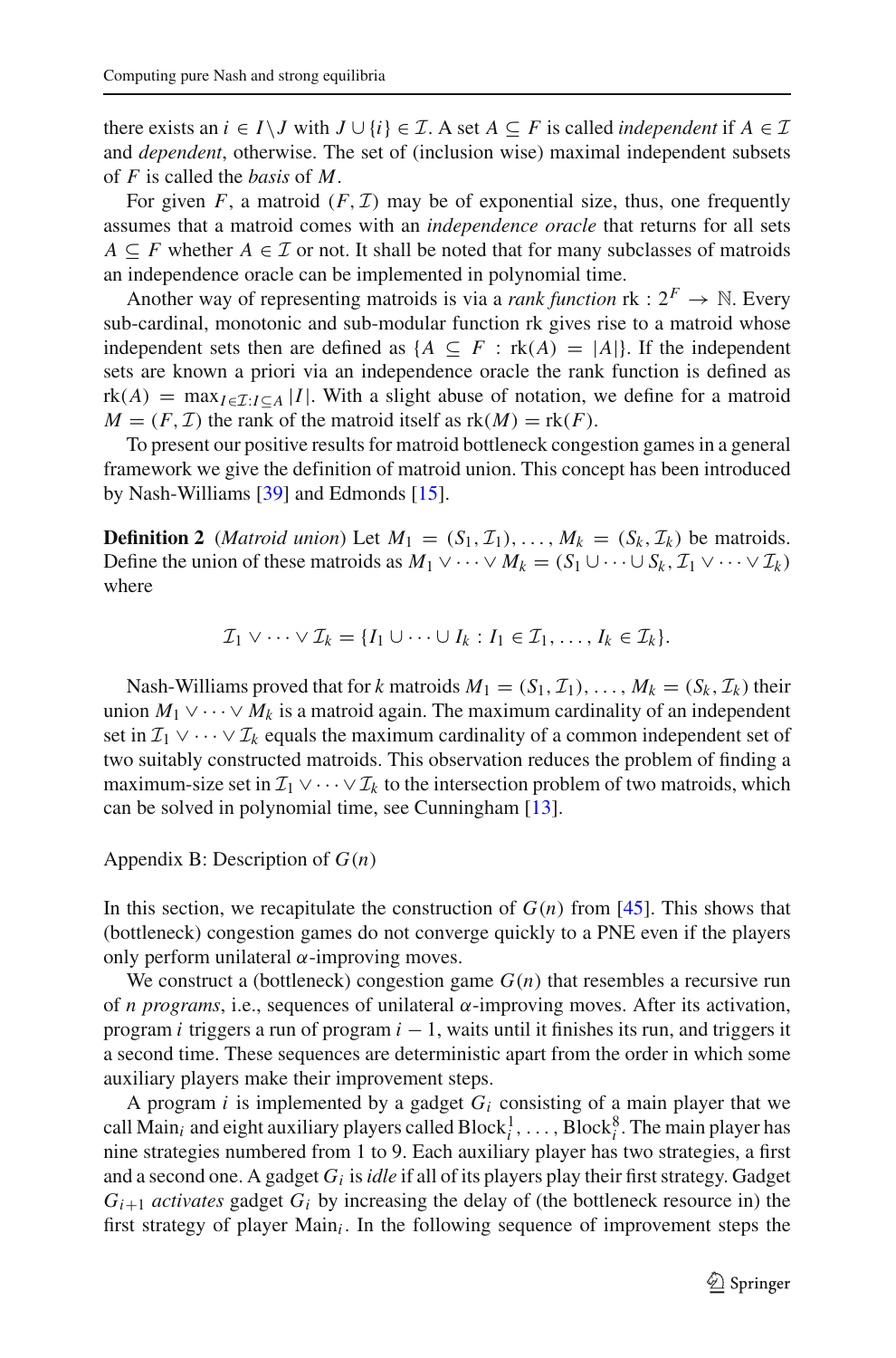<span id="page-19-0"></span>

| Fig. 2 Definition of the         | Strategies of Block! | Resources              | Delays                                                              |
|----------------------------------|----------------------|------------------------|---------------------------------------------------------------------|
| strategies of the players Block? | T                    | h                      | $\delta^{i-1}/2\alpha^2\delta^{i-1}$<br>$\delta^{i-1}/\delta^{i+2}$ |
|                                  | 2                    | $\mathcal{L}^{\prime}$ | $2\alpha\delta^{i-1}/\delta^{i+2}$                                  |

player Main*i* successively changes to the strategies 2,..., 8. We call this sequence a *run* of *G<sub>i</sub>*. During each run, Main<sub>i</sub> activates gadget *G<sub>i−1</sub>* twice by increasing the delay of the (bottleneck resource in the) first strategy of Main*i*<sup>−</sup>1. Gadget *Gi*<sup>+</sup><sup>1</sup> is blocked (by player Block $^8_i$ ) until player Main<sub>*i*</sub> reaches its strategy 9. Then  $G_{i+1}$  continues its run, that is, it decreases the delay of the bottleneck resource in the first strategy of player Main*<sup>i</sup>* , waits until gadget *Gi* becomes idle again, and afterwards triggers a second run of  $G_i$ . The role of the auxiliary players of  $G_i$  is to control the strategy changes of Main<sub>*i*</sub> and Main<sub>*i*+1</sub>.

In the initial state *s*, every gadget  $G_i$  with  $1 \leq i \leq n-1$  is idle. Gadget  $G_n$ is activated. In every improvement path starting from *s*, gadget  $G_i$  is activated  $2^{n-i}$ times, which yields the theorem.

Now we go into the details of our construction. The (bottleneck) congestion game  $G(n)$  consists of the gadgets  $G_1, \ldots, G_n$ . Each gadget  $G_i$  consists of a player Main<sub>i</sub> and the players  $Block_i^1, \ldots, Block_i^8$ . The nine strategies of a player  $Main_i$  are given in Fig. [3.](#page-20-7) The two strategies of a player Block<sub>i</sub><sup>*j*</sup> are given in Fig. [2.](#page-19-0)  $\delta = 10\alpha^9$  is a scaling factor for the delay functions.

The auxiliary players implement a locking mechanism. The first strategy of player Block<sup>*j*</sup> is  $\{t_i^j, b_i^j\}$  and its second strategy is  $\{c_i^j\}$ . The delays of the resources  $b_i^j$  and  $c_i^j$  are relatively small ( $\delta^{i-1}$  and  $2\alpha\delta^{i-1}$ , respectively) if allocated by only one player. If they are allocated by two or more players, however, then each of them induce a significantly larger delay of  $\delta^{i+2}$ . Theses resources are also part of the strategies of Main<sub>*i*</sub> or Main<sub>*i*+1</sub>. Note, that neither Main<sub>*i*</sub> nor Main<sub>*i*+1</sub> has an incentive to change to a strategy having a delay of  $\delta^{i+2}$  or more. The delay of the resource  $t_i^j$  is chosen such that  $Block_i^j$  has an incentive to change to its second strategy if  $Main_i$  allocates this resource. If Main<sub>*i*</sub> neither allocates this resource nor the resource  $b_i^j$ , it has an incentive to change to its first strategy. Due to scaling factor  $\delta^{i-1}$  the delays of the resource  $t_i^j$  do not affect the preferences of Main<sub>*i*</sub>.

These definitions yield the following properties. If auxiliary player  $Block_i^j$  of gadget  $G_i$  plays its first strategy then this prevents Main<sub>i</sub> from choosing strategy  $j + 2$ . Player Block<sup>*j*</sup> has an incentive to change to its second strategy only if player Main<sub>*i*</sub> chooses its strategy  $j + 1$ . By this mechanism, we ensure that Main<sub>i</sub> chooses the strategies 1 to 8 in the right order. In addition, the first strategy of  $Block_i^8$  prevents Main<sub>i+1</sub> from going to strategy 4 or 8. This ensures that  $Main_{i+1}$  waits until the run of player Main<sub>i</sub> is completed. Furthermore, Main<sub>i+1</sub> can enter into strategy 3 or 7 only if all auxiliary players of gadget  $G_i$  use their first strategy. This ensures that a run starts with all auxiliary players being in their first strategy.

This shows that in every sequence of improvement steps from *s* to a Nash equilibrium in the (bottleneck) congestion game  $G(n)$  each gadget *i* is activated  $2^{n-i}$  times.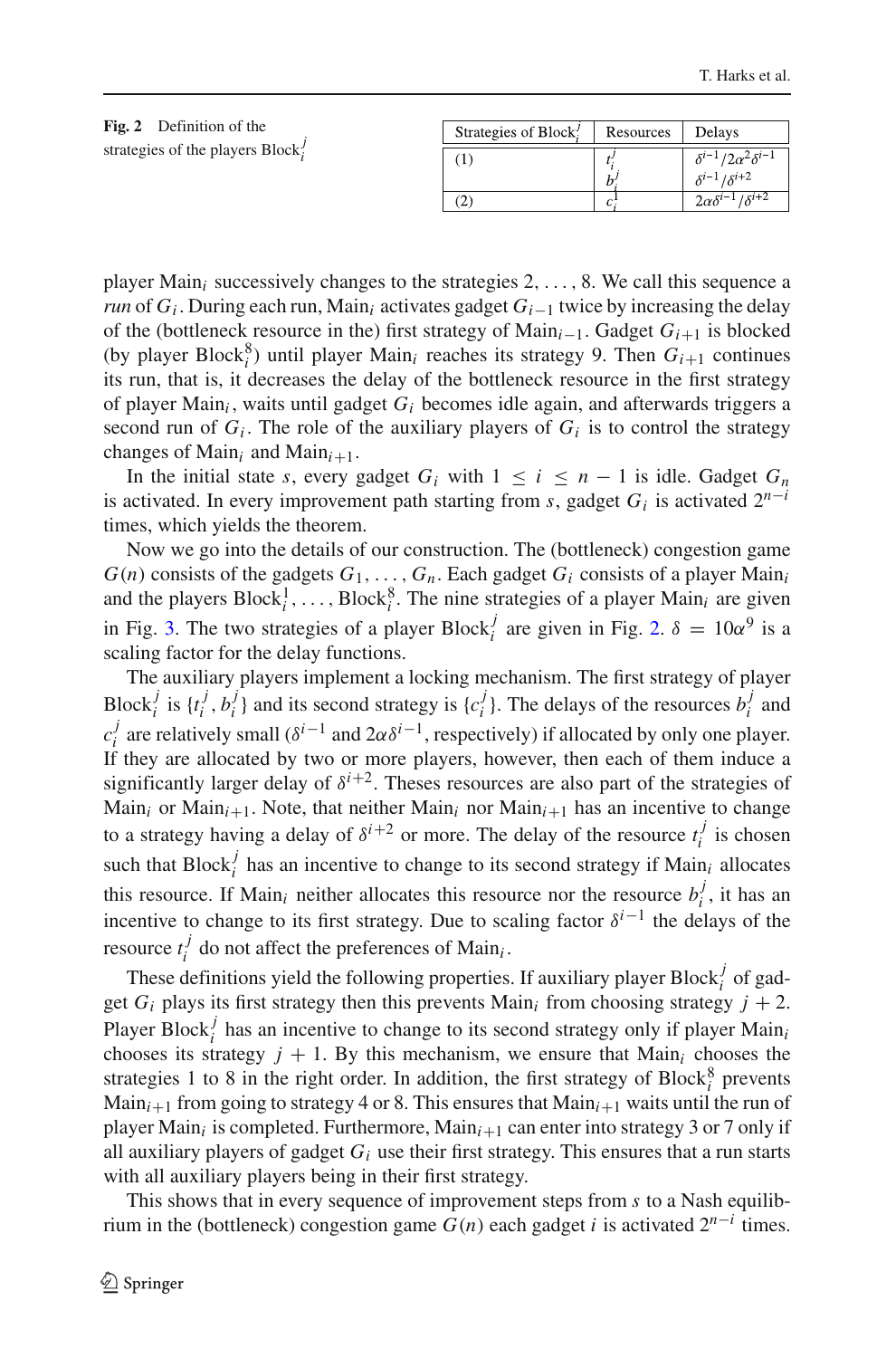<span id="page-20-7"></span>**Fig. 3** Definition of the strategies of the players Main*i* . The delay of resource  $e_n^1$  is constantly 9α<sup>9</sup>δ<sup>*n*</sup>

| Strategy | Resources                                                                                   | Delays                               |
|----------|---------------------------------------------------------------------------------------------|--------------------------------------|
| (1)      | $e^{\rm I}$                                                                                 | $\delta^{i}/9\alpha^{9}\delta^{i}$   |
| (2)      | $e_i$                                                                                       | $8\alpha^8\delta^i$                  |
|          | $1, \ldots, c_{i-1}^9$                                                                      | $2\alpha\delta^{i-2}/\delta^{i+1}$   |
|          | $c_i^1$                                                                                     | $\delta^{i-1}/2\alpha^2\delta^{i-1}$ |
| (3)      |                                                                                             | $7\overline{\alpha^7\delta^i}$       |
|          |                                                                                             | $\delta^{i-1}/9\alpha^9\delta^{i-1}$ |
|          |                                                                                             | $\delta^{i-1}/2\alpha^2\delta^{i-1}$ |
|          | $e_i^3$<br>$e_i^1$ $e_i^1$ $e_i^1$<br>$e_i^2$ $e_i^8$ $e_i^1$<br>$e_i^2$<br>$e_i^2$         | $\delta^{i-1}/\delta^{i+2}$          |
| (4)      |                                                                                             | $6\alpha^6\delta^i$                  |
|          |                                                                                             | $\delta^{i-2}/\delta^{i+1}$          |
|          |                                                                                             | $\delta^{i-1}/2\alpha^2\delta^{i-1}$ |
|          |                                                                                             | $\delta^{i-1}/\delta^{i+2}$          |
| (5)      |                                                                                             | $5\overline{\alpha^5\delta^i}$       |
|          |                                                                                             | $\delta^{i-1}/2\alpha^2\delta^{i-1}$ |
|          | $e^{i}$ $e^{i}$ $e^{i}$ $e^{i}$ $e^{i}$ $e^{i}$ $e^{i}$ $e^{i}$ $e^{i}$ $e^{i}$             | $\delta^{i-1}/\delta^{i+2}$          |
| (6)      |                                                                                             | $4\alpha^4\delta^i$                  |
|          | , $c_{i-1}^9$                                                                               | $2\alpha\delta^{i-2}/\delta^{i+1}$   |
|          |                                                                                             | $\delta^{i-1}/2\alpha^2\delta^{i-1}$ |
|          |                                                                                             | $\delta^{i-1}/\delta^{i+2}$          |
| (7)      |                                                                                             | $3\alpha^3\delta^i$                  |
|          |                                                                                             | $\delta^{i-1}/9\alpha^9\delta^{i-1}$ |
|          |                                                                                             | $\delta^{i-1}/2\alpha^2\delta^{i-1}$ |
|          | $e_{i-1}^{1}$<br>$t_{i}^{6}$<br>$b_{i}^{5}$<br>$e_{i}^{8}$                                  | $\delta^{i-1}/\delta^{i+2}$          |
| (8)      |                                                                                             | $2\overline{\alpha^2\delta^i}$       |
|          | $-1$                                                                                        | $\alpha \delta^{i-2}/\delta^{i+1}$   |
|          | $\begin{array}{c} \boldsymbol{z}_i \\ \boldsymbol{b}_i^8 \\ \boldsymbol{t}_i^7 \end{array}$ | $\delta^{i-1}/2\alpha^2\delta^{i-1}$ |
|          | $b^6$                                                                                       | $\delta^{i-1}/\delta^{i+2}$          |
| (9)      | $\vec{e}^{\dot{\varphi}}$                                                                   | $\alpha\overline{\delta^i}$          |
|          | $t_i^8$<br>$b_i^7$                                                                          | $\delta^{i-1}/2\alpha^2\delta^{i-1}$ |
|          |                                                                                             | $\delta^{i-1}/\delta^{i+2}$          |

One can easily check that every improvement step of a player decreases its delay (of the bottleneck resource) by a factor of at least  $\alpha$  and every delay function satisfies the β-bounded-jump condition with  $β = δ^3$  with  $δ = 10α^9$ .

#### <span id="page-20-4"></span>**References**

- 1. Ackermann, H., Berenbrink, P., Fischer, S., Hoefer, M.: Concurrent imitation dynamics in congestion games. In: Proceedings of the 28th Symposium Principles of Distributed Computing (PODC), pp. 63–72 (2009)
- <span id="page-20-0"></span>2. Ackermann, H., Röglin, H., Vöcking, B.: On the impact of combinatorial structure on congestion games. J. ACM 55(6), 25:1–25:22 (2008)
- <span id="page-20-3"></span>3. Albers, S.: On the value of coordination in network design. SIAM J. Comput. **38**(6), 2273–2302 (2009)
- <span id="page-20-5"></span>4. Andelman, N., Feldman, M., Mansour, Y.: Strong price of anarchy. Games Econ. Behav. **65**(2), 289–317 (2009)
- <span id="page-20-2"></span>5. Aumann, R.: Acceptable points in general cooperative n-person games. In: Proceedings of the Contributions to the Theory of Games IV, vol. 40 of Annals of Mathematics Study, pp. 287–324. Princeton University Press, Princeton (1959)
- <span id="page-20-1"></span>6. Banner, R., Orda, A.: Bottleneck routing games in communication networks. IEEE J. Sel. Area Comm. **25**(6), 1173–1179 (2007)
- <span id="page-20-6"></span>7. Bérczi, K., Frank, A.: Packing arborescences. Technical Report TR-2009-04, Egerváry Research Group on Combinatorial Optimization (2009)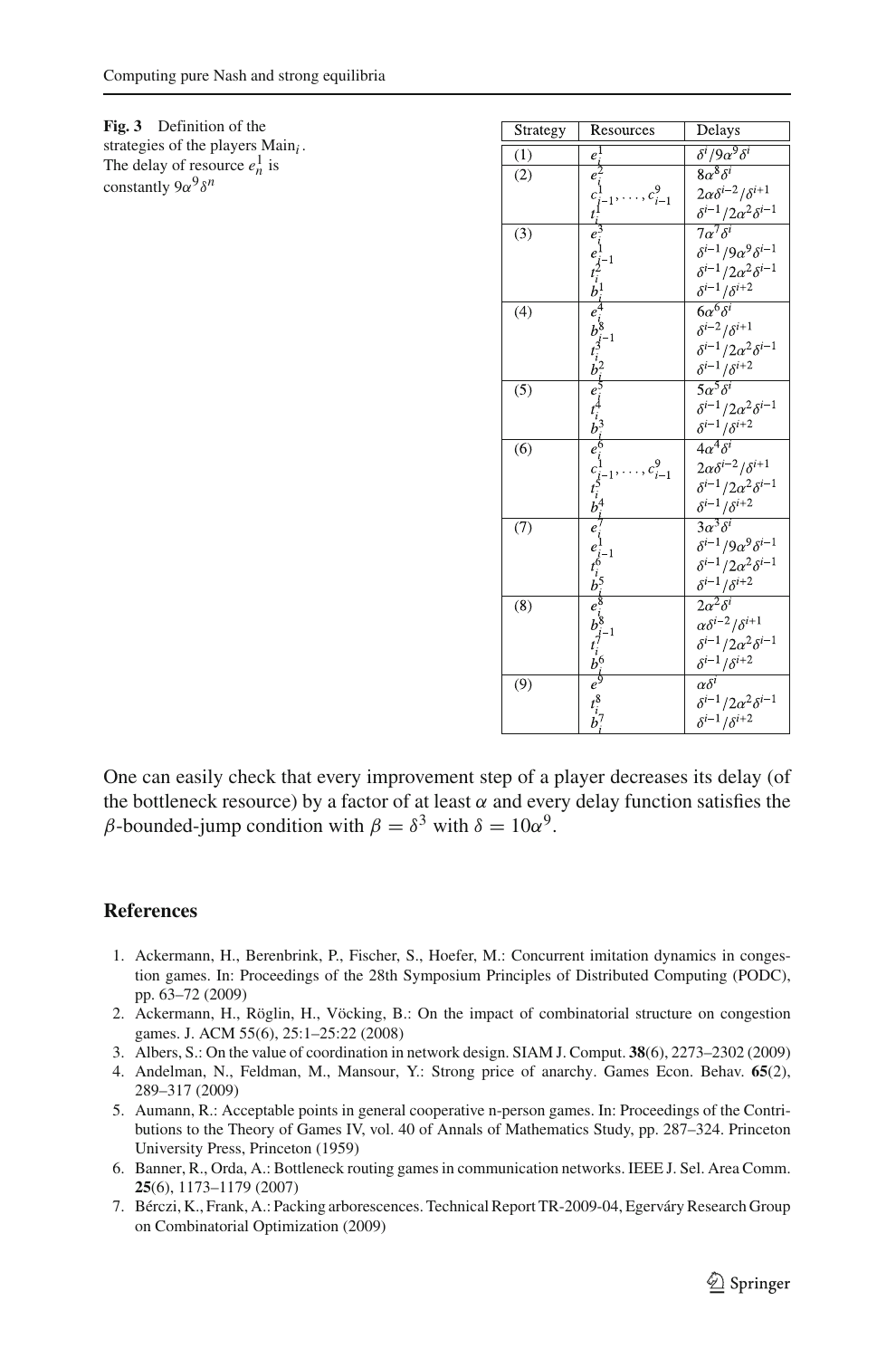- <span id="page-21-1"></span>8. Bhalgat, A., Chakraborty, T., Khanna, S.: Nash dynamics in congestion games with similar resources. In: Proceedings of the 5th International Workshop Internet & Network Economics (WINE), pp. 362–373 (2009)
- <span id="page-21-14"></span>9. Busch, C., Magdon-Ismail, M.: Atomic routing games on maximum congestion. Theoret. Comput. Sci. **410**(36), 3337–3975 (2009)
- <span id="page-21-22"></span>10. Chakraborty, T., Khanna, S.: Nash dynamics in constant player and bounded jump congestion games. In: Proceedings of the 2nd International Symposium Algorithmic Game Theory (SAGT), pp. 196–207 (2009)
- <span id="page-21-2"></span>11. Chien, S., Sinclair, A.: Convergence to approximate Nash equilibria in congestion games. Games Econ. Behav. **71**(2), 315–327 (2011)
- <span id="page-21-3"></span>12. Cole, R., Dodis, Y., Roughgarden, T.: Bottleneck links, variable demand, and the tragedy of the commons. In: Proceedings of the 17th Symposium Discrete Algorithms (SODA), pp. 668–677 (2006)
- <span id="page-21-18"></span>13. Cunningham, W.: Improved bounds for matroid partition and intersection algorithms. SIAM J. Comput. **15**(4), 948–957 (1986)
- <span id="page-21-15"></span>14. de Keijzer, B., Schäfer, G., Telelis, O.: On the inefficiency of equilibria in linear bottleneck congestion games. In: Proceedings of the 3rd International Symposium Algorithmic Game Theory (SAGT), pp. 335–346 (2010)
- <span id="page-21-25"></span>15. Edmonds, J.: Matroid partition. In: Dantzig, G.B., Veinott, A.F. (eds.) Mathematics of the Decision Sciences, pp. 335–345. AMS, Providence, RI (1968)
- <span id="page-21-13"></span>16. Epstein, A., Feldman, M., Mansour, Y.: Efficient graph topologies in network routing games. Games Econ. Behav. **66**, 115–125 (2009)
- <span id="page-21-9"></span>17. Epstein, A., Feldman, M., Mansour, Y.: Strong equilibrium in cost sharing connection games. Games Econ. Behav. **67**(1), 51–68 (2009)
- <span id="page-21-0"></span>18. Fabrikant, A., Papadimitriou, C., Talwar, K.: The complexity of pure Nash equilibria. In: Proceedings of the 36th Symposium Theory of Computing (STOC), pp. 604–612 (2004)
- <span id="page-21-12"></span>19. Feldman, M., Tamir, T.: Approximate strong equilibrium in job scheduling games. J. Artif. Intell. Res. **36**, 387–414 (2009)
- <span id="page-21-23"></span>20. Feldman, M., Tennenholtz, M.: Structured coalitions in resource selection games. ACM Trans. Intell. Syst. Tech. **1**(1), 4 (2010)
- <span id="page-21-11"></span>21. Fiat, A., Kaplan, H., Levy, M., Olonetsky, S.: Strong price of anarchy for machine load balancing. In: Proceedings of the 34th Intl. Coll. Automata, Languages and Programming (ICALP), pp. 583–594 (2007)
- <span id="page-21-20"></span>22. Fortune, S., Hopcroft, J., Wyllie, J.: The directed subgraph homeomorphism problem. Theoret. Comput. Sci. **10**, 111–121 (1980)
- <span id="page-21-19"></span>23. Gabow, H.: A matroid approach to finding edge connectivity and packing arborescences. J. Comput. Syst. Sci. **50**(2), 259–273 (1995)
- <span id="page-21-10"></span>24. Gairing, M., Monien, B., Tiemann, K.: Routing (un-)splittable flow in games with player-specific linear latency functions. ACM Trans. Algorithms **7**(3), 31 (2011)
- <span id="page-21-5"></span>25. Harks, T., Klimm, M., Möhring, R.: Strong Nash equilibria in games with the lexicographical improvement property. In: Proceedings of the 5th International Workshop Internet & Network Economics (WINE), pp. 463–470 (2009)
- <span id="page-21-24"></span>26. Hoefer, M., Penn, M., Polukarov, M., Skopalik, A., Vöcking, B.: Considerate equilibrium. In: Proceedings of the 22nd International Joint Conference Artificial Intelligence (IJCAI), pp. 234–239 (2011)
- <span id="page-21-8"></span>27. Hoefer, M., Skopalik, A.: On the complexity of Pareto-optimal Nash and strong equilibria. In: Proceedings of the 3rd International Symposium Algorithmic Game Theory (SAGT), pp. 312–322 (2010)
- <span id="page-21-6"></span>28. Holzman, R., Law-Yone, N.: Strong equilibrium in congestion games. Games Econ. Behav. **21**(1–2), 85–101 (1997)
- <span id="page-21-21"></span>29. Johnson, D., Papadimitriou, C., Yannakakis, M.: How easy is local search? J. Comput. Syst. Sci. **37**, 79–100 (1988)
- <span id="page-21-16"></span>30. Kannan, R., Busch, C.: Bottleneck congestion games with logarithmic price of anarchy. In: Proceedings of the 3rd International Symposium Algorithmic Game Theory (SAGT), pp. 222–233 (2010)
- <span id="page-21-4"></span>31. Keshav, S.: An Engineering Approach to Computer Networking: ATM Networks, the Internet, and the Telephone Network. Addison-Wesley, Boston, MA (1997)
- <span id="page-21-7"></span>32. Konishi, H., Breton, M.L., Weber, S.: Equilibria in a model with partial rivalry. J. Econ. Theory **72**(1), 225–237 (1997)
- <span id="page-21-17"></span>33. Korte, B., Vygen, J.: Combinatorial Optimization: Theory and Algorithms. Springer, Berlin (2002)